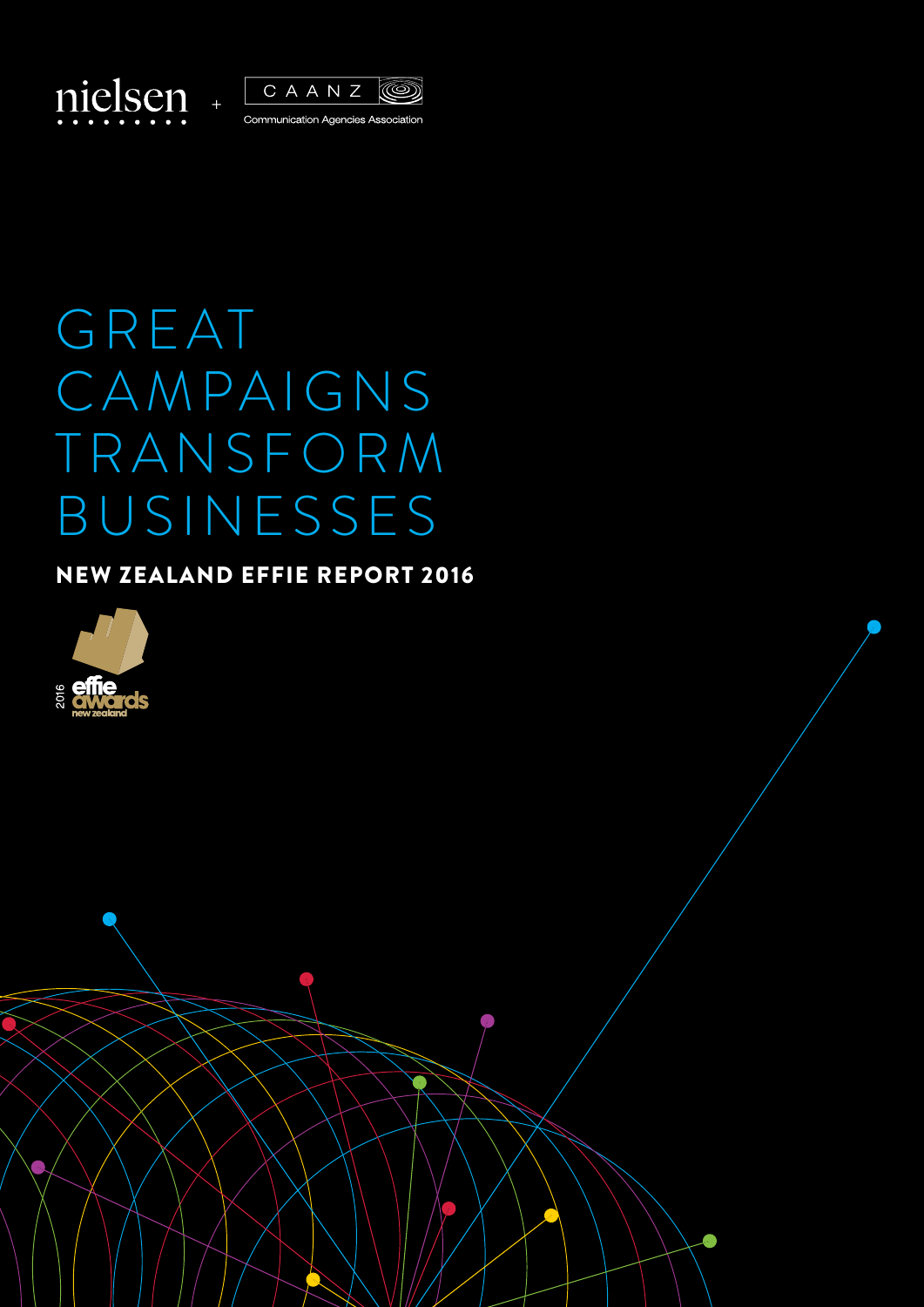



PAUL HEAD CEO CAANZ

## WELCO

## GREAT CAMPAIGNS TRANSFORM **BUSINESSES**

Welcome to the inaugural Effie Report. Its purpose is to share learnings from New Zealand's most effective campaigns from 2015, those that were finalists or metal winners at the 2015 Effie Awards.

The report isn't about how to win an Effie, although it does provide some tips, and by necessity it looks at the world through an Effie lens. Rather it's about identifying the common themes, in 2014-15 and learning from them.

We're making the report freely available to anyone who wants it. We do this in an effort to make marketing more effective for all of us, whether we're a senior marketer fighting for budget against myriad of organisational priorities, or an agency looking to prove the value great communications add to a client's business.

Effie is a global programme that runs in 40 countries and has been running successfully in New Zealand for 15 years. To win an Effie you have to have an outstanding campaign, one that has transformed your business in some way. It got us thinking about what makes an effective campaign so we set out to find out what makes a winning Effie entry and to discover a few tips along the way from our judges. We got long time Effie sponsor and research company Nielsen to put the 2015 entries under the spotlight and see what we can learn about what makes highly effective campaigns

As marketers we live in an increasingly data rational and measurement focused world and we're all (marketer and agency alike) under constant pressure to prove the value of the work we do and be ever more effective. We hope the inaugural Effie Report can form part of the toolkit to make what we do together even more effective, more measurable and deliver even better business results. Ultimately, that's the only reason any of us are here.

#### PAUL HEAD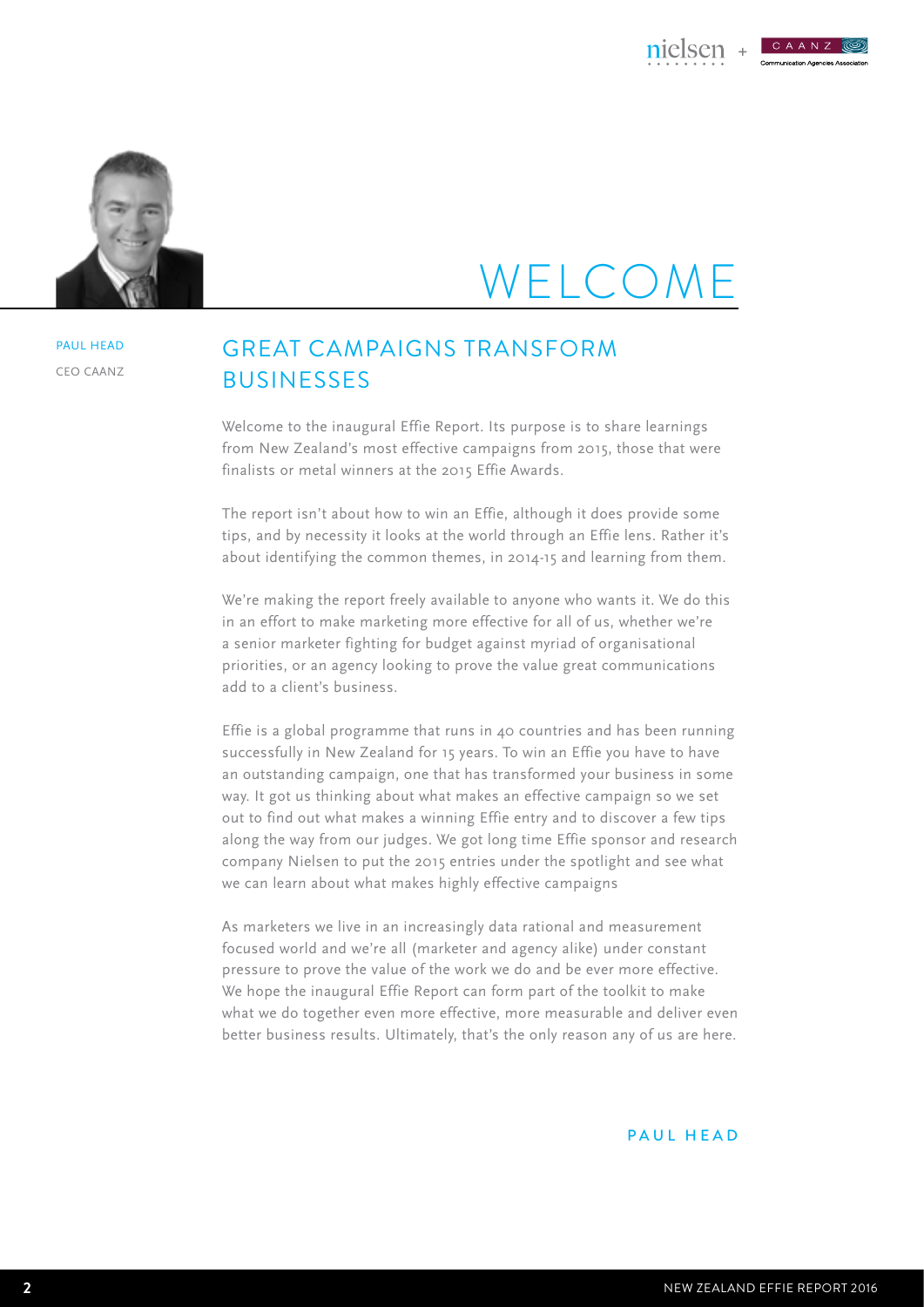CAANZ



**CARIN HERCOCK** EXECUTIVE DIRECTOR Nielsen

## NIELSEN'S COMMITMENT TO THE ADVERTISING, MEDIA AND MARKETING COMMUNITY

Nielsen has been a proud sponsor of the Effies for a number of years and we were delighted to work with CAANZ on this project. As a research company this brief was music to our ears – we love finding out the inside story through numbers and qualitative insight and we're committed to helping our clients increase ROI and improve marketing effectiveness.

We teamed up with Massey and Waikato Universities on this project and together, our team started to work their way through a pile of Effie entry forms.

- We analysed the 'gong' winning entries to see if we could uncover any common threads of our most effective marketing campaigns.
- Looked quantitatively at the numbers where we could, particularly focusing on ROI and how it is constructed.
- Along the way, our qualitative team conducted a series of depth interviews with past and present judges.

Out of all this we have a clear steer on what makes a transformational campaign to help you with your next project.

#### CARIN HERCOCK

### **THE EFFIE REPORT TEAM**

#### **Nielsen:**

Carin Hercock, Jenny Stiles, Jason Kok and Jade Phillips

#### **INTERNS:**

Chris Lowther (Massey University) Megan Joustra (Waikato University)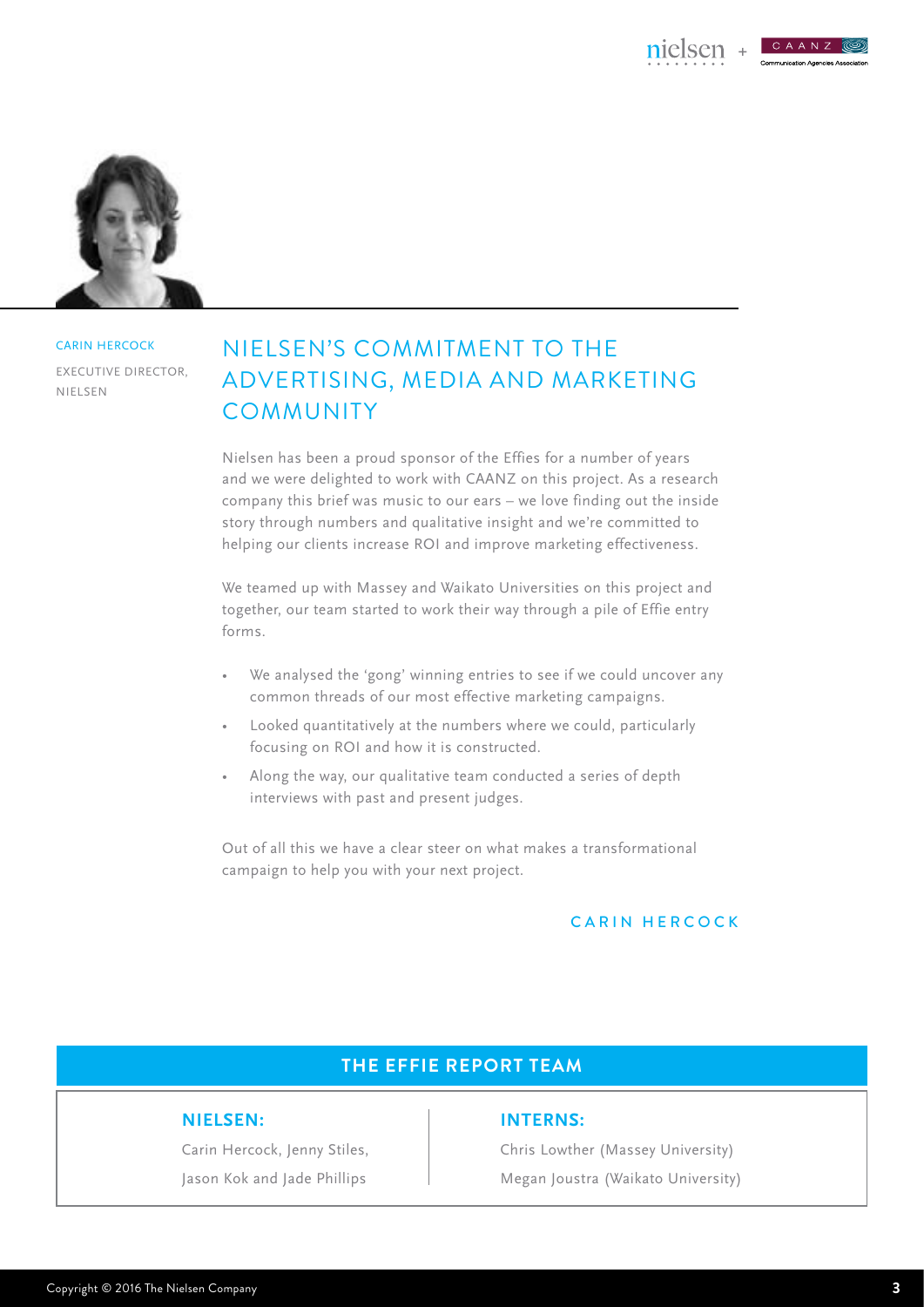

# CONTENTS

| <b>KEY FACTORS BEHIND TRANSFORMATIONAL</b>       |  |
|--------------------------------------------------|--|
| 1. RELEVANT AND MEASURABLE OBJECTIVES  8         |  |
| 2. LESS IS MORE WHEN IT COMES TO OBJECTIVES  9   |  |
| 3. RESEARCH IS A MUST FOR EFFECTIVE CAMPAIGNS 11 |  |
| 4. CHOOSE THE RIGHT COMMUNICATION MIX 14         |  |
|                                                  |  |
| 6. PICK THE TOUCH POINTS THAT WORK HARDEST 17    |  |
|                                                  |  |
| 8. TO WIN GOLD YOU CAN'T MISS A THING  19        |  |
|                                                  |  |
| <b>SPOTLIGHT ON NEW ZEALAND GOLD EFFIE</b>       |  |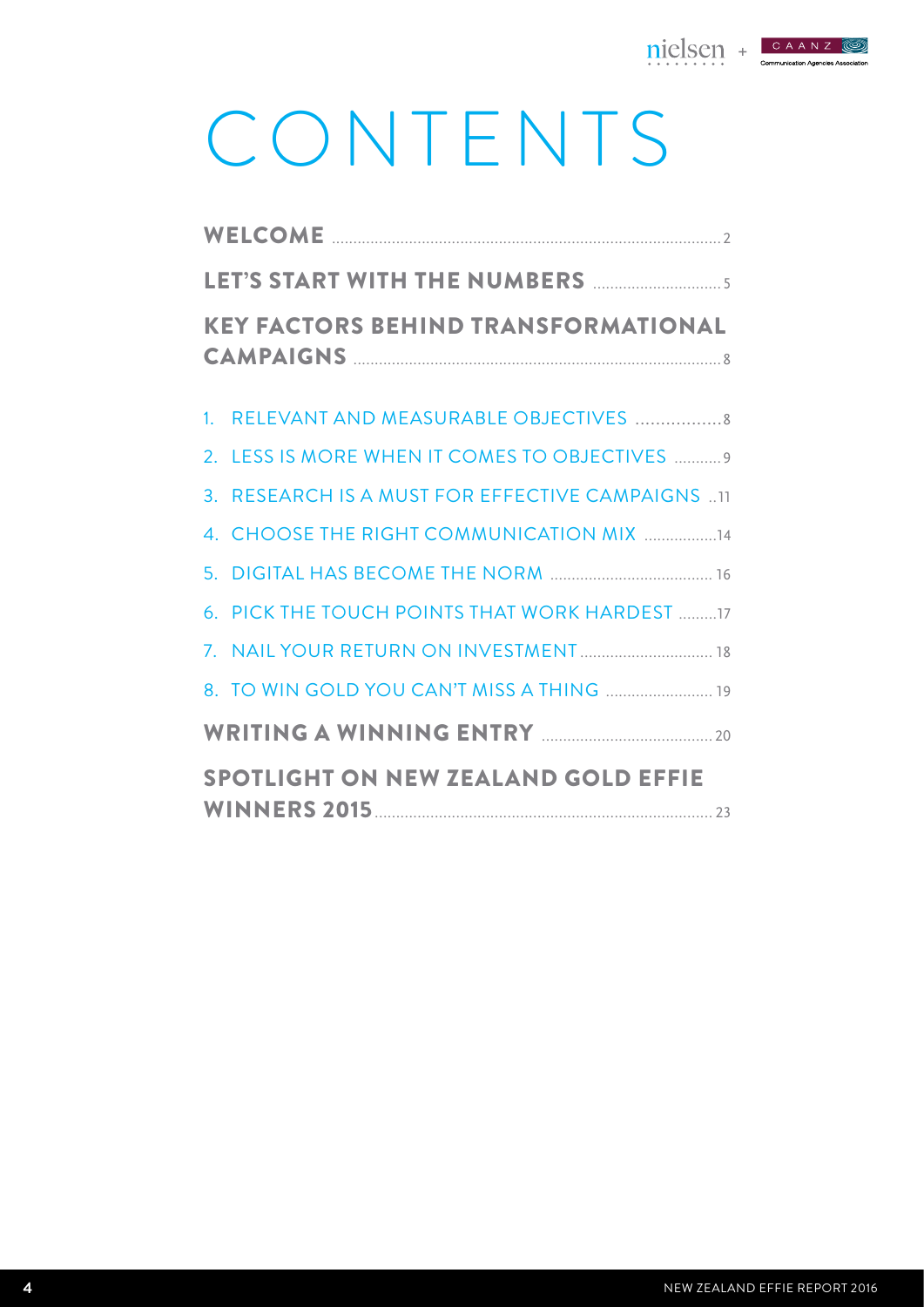

## LET'S START WITH THE NUMBERS



Source: CAANZ Effie Awards 2015

In 2015, 99 Effie entrants made the finalist short-list. That boiled down to 47 gong winners made up from 44 organisations and 14 agencies.

Our analysis is based on those 99 finalists.

| Finalists/winners       | 99 |
|-------------------------|----|
| · Finalists:            | 52 |
| Winners:<br>$\bullet$ . | 47 |
| Bronze Awards:          | 27 |
| Silver Awards:          | 13 |
| Gold Awards:            |    |
|                         |    |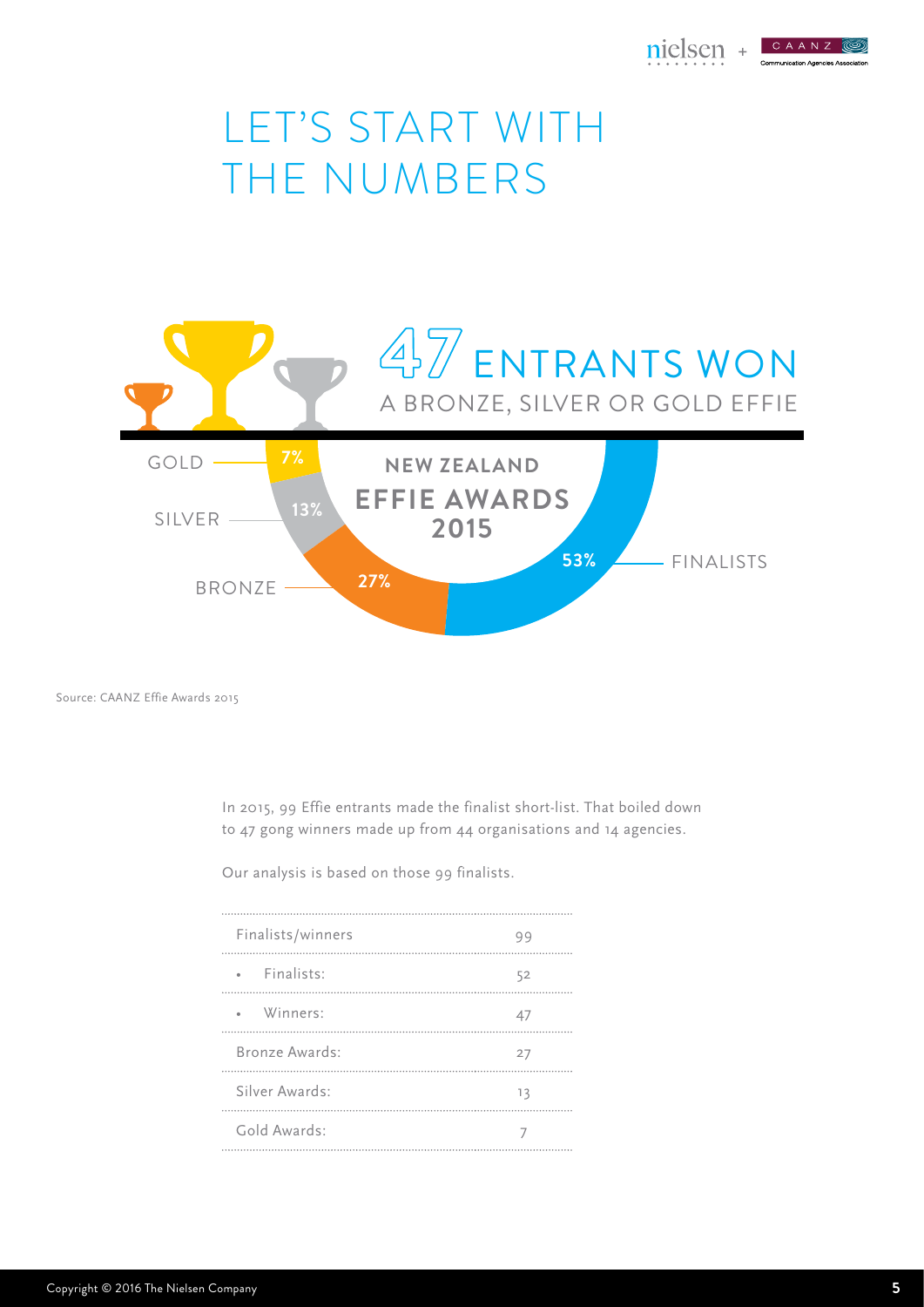**15%** 

**12%** 

**10%** 

**8%** 

**13%** 

nielsen + CAANZ

-<br>Communication Agencies Association

## WHERE DID THE MOST EFFECTIVE CAMPAIGNS COME FROM?

Participants submitted entries under 15 different award categories. While numbers vary by category each year, last year the distribution of the finalists and metal winners showed higher numbers of effective campaigns in the categories of: Limited Budget, Best Strategic Thinking, Most Progressive and in the Most Effective Integrated Campaign.

Fewer campaigns were proven as effective in New Product or Service or Consumer Durables, followed by Business to Business.

|          |    | LIMITED BUDGET. LESS THAN \$300K          |
|----------|----|-------------------------------------------|
|          |    | <b>BEST STRATEGIC THINKING</b>            |
|          |    | <b>MOST PROGRESSIVE CAMPAIGN</b>          |
|          |    | <b>MOST EFFECTIVE INTEGRATED CAMPAIGN</b> |
| $\bf 8'$ |    | SOCIAL MARKETING/PUBLIC SERVICE           |
| 7%       |    | <b>CONSUMER SERVICES</b>                  |
|          | 6% | <b>FAST MOVING CONSUMER GOODS (FMCG)</b>  |
|          | 5% | RFTAII /FTAII                             |
|          | 5% | MOST EFFECTIVE DIGITAL/SOCIAL MEDIA       |
|          | 4% | MOST EFFECTIVE PR/EXPERIENTIAL CAMPAIGN   |
|          | 4% | <b>SUSTAINED SUCCESS</b>                  |
|          | 3% | <b>CHARITY/NOT FOR PROFIT</b>             |
|          | 3% | <b>BUSINESS TO BUSINESS</b>               |
|          | 2% | <b>CONSUMER DURABLES</b>                  |
|          | 2% | NEW PRODUCT OR SERVICE                    |
|          |    |                                           |

## **AWARD CATEGORIES**

% of Gold, Silver and Bronze winners *n* = 47 Source: CAANZ Effie Awards 2015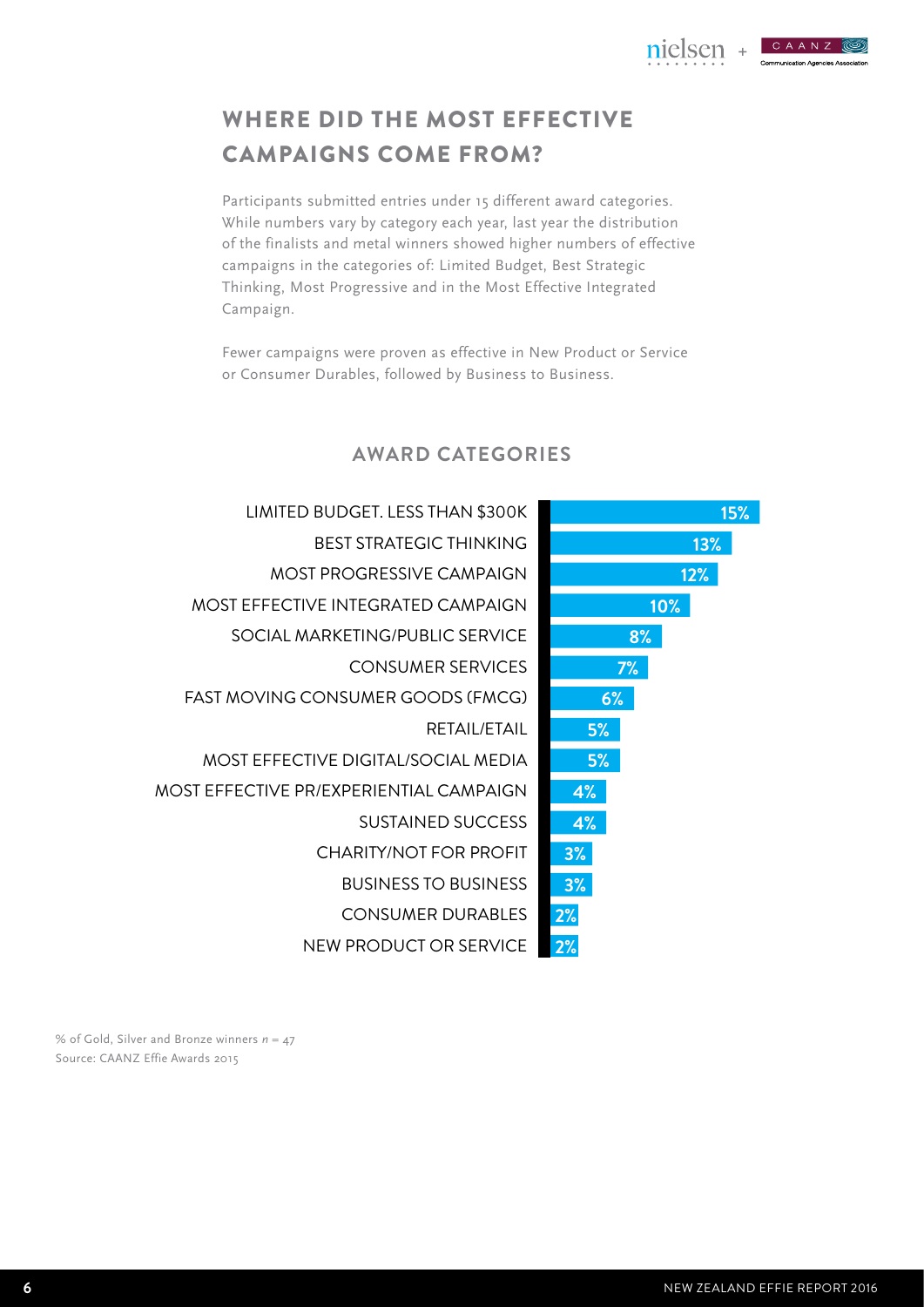

CAANZ ommunication Agencies Association



Of the finalists and metal winners there were more entries from the commercial sector, with a roughly equal showing from the public sector and charity organisations.

But…

Public sector organisations won disproportionately more gold than the other industry groups in 2015 and public sector campaigns overall demonstrated more effectiveness than the commercial sector. Is the public sector more conscious of the need for measurable accountability at the outset?





Finalists:  $n = 99$ Winners: *n* = 47 Bronze: *n* = 27 Gold: *n* = 7 Source: CAANZ Effie Awards 2015

> **Be Clear about success measures and KPI's before you launch your campaign**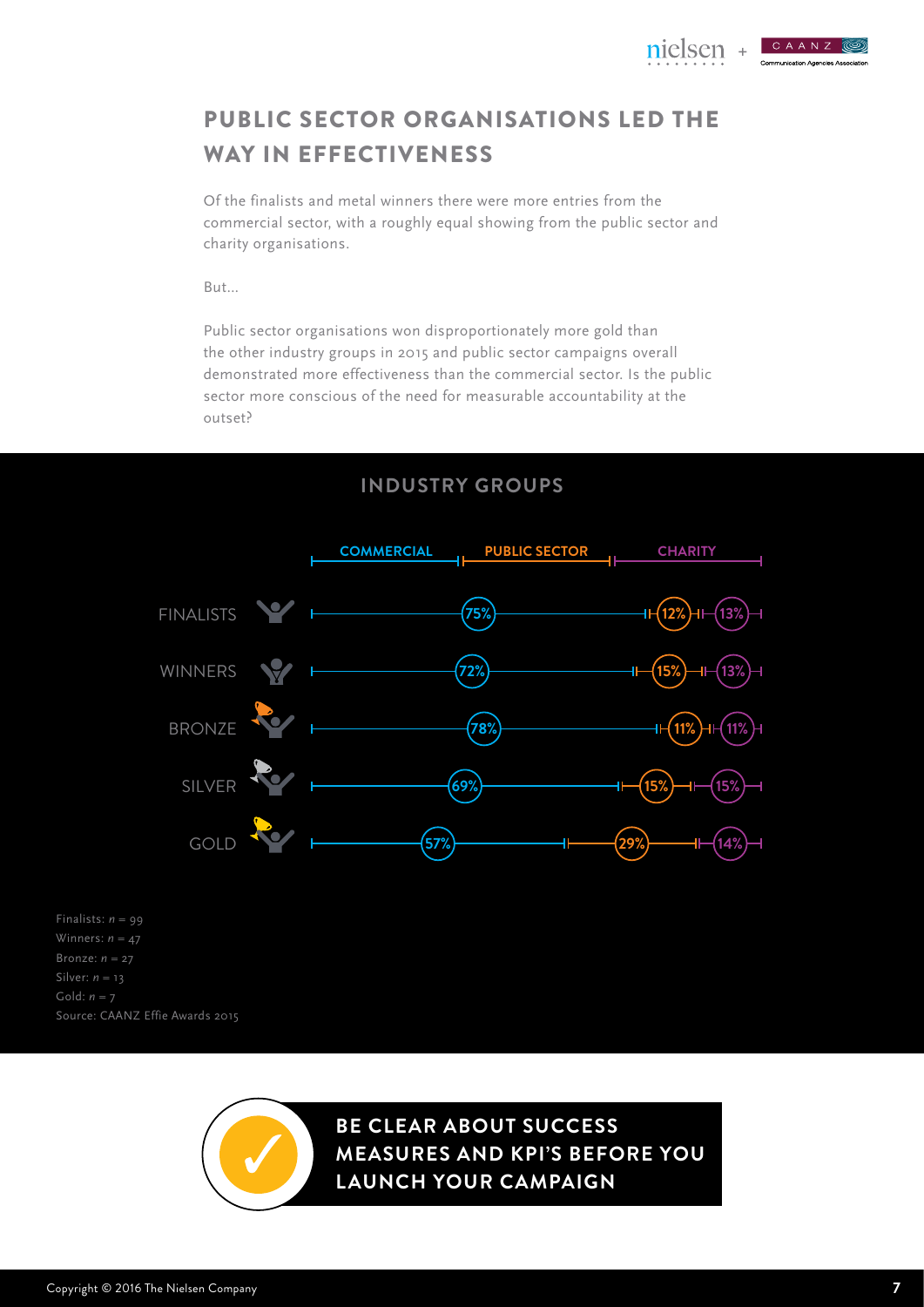

#### CAANZ **Communication Agencies Associa**

## KEY FACTORS BEHIND TRANSFORMATIONAL CAMPAIGNS

## 1. RELEVANT AND MEASURABLE OBJECTIVES

Successful marketers and their agencies have a clear idea of what success looks like from the outset. Their campaigns have clearly stated objectives and they have measured success against those objectives.

An interesting range of campaign objectives were used by entrants but the most effective campaigns were slightly more focused on highly measurable outcomes such as sales and behaviour change.

Entries with brand launch or brand engagement based objectives look harder to prove – something for marketers to consider when setting up KPI's for new campaigns.



**MAKE SURE YOUR OBJECTIVES ARE CLEAR AND YOUR STORY IS**

**CONSISTENT FROM START TO FINISH**

**8** NEW ZEALAND EFFIE REPORT 2016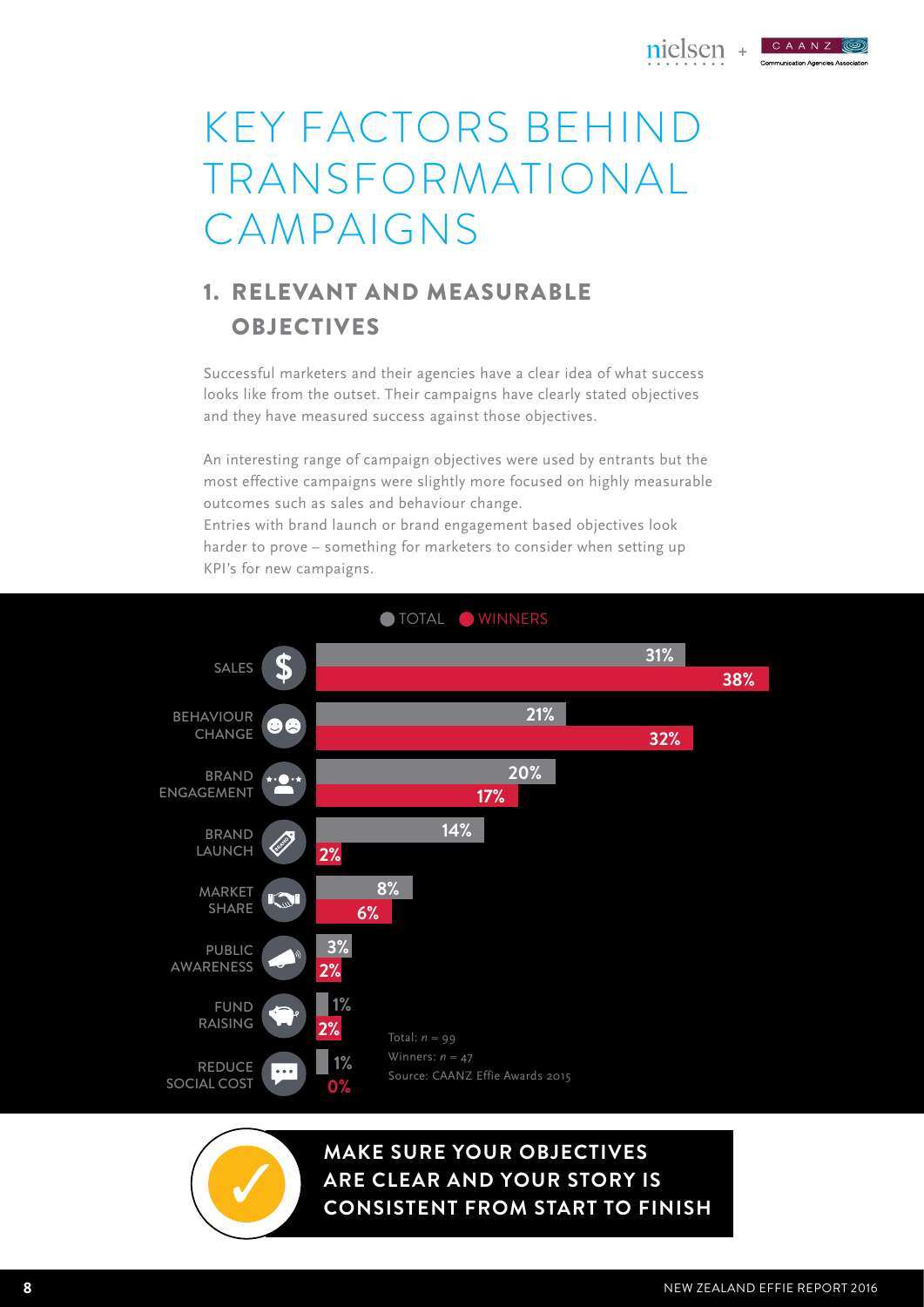**+**

CAANZ

**Communication Agencies Associa** 

#### **KPI's should 'fit' with the style of your CAMPAIGN campaign**

Digging deeper we found that the most effective campaigns were clear about what they wanted to achieve from the start and this was demonstrated all the way through their entries.

Judges told us that it is important that the entry takes you on a step by step journey with proof of effectiveness starting at the front end with a clear business objective driving the results.

Successful entrants thoroughly understood the business problem at hand and developed a clear, innovative solution.

## 2. LESS IS MORE WHEN IT COMES TO **OBJECTIVES**

Winning campaigns are clear and focused on what the marketing programme is aiming to achieve.

Metal winners tend to concentrate on a smaller number of objectives suggesting greater clarity of purpose and less complexity in execution. It also makes it easier for judges to see exactly what business problems your campaign is addressing.



Winners:  $n = 47$ Total:  $n = 99$ Source: CAANZ Effie Awards 2015

**BE SINGLE-MINDED - FOCUS ON WHAT YOU WANT TO ACHIEVE**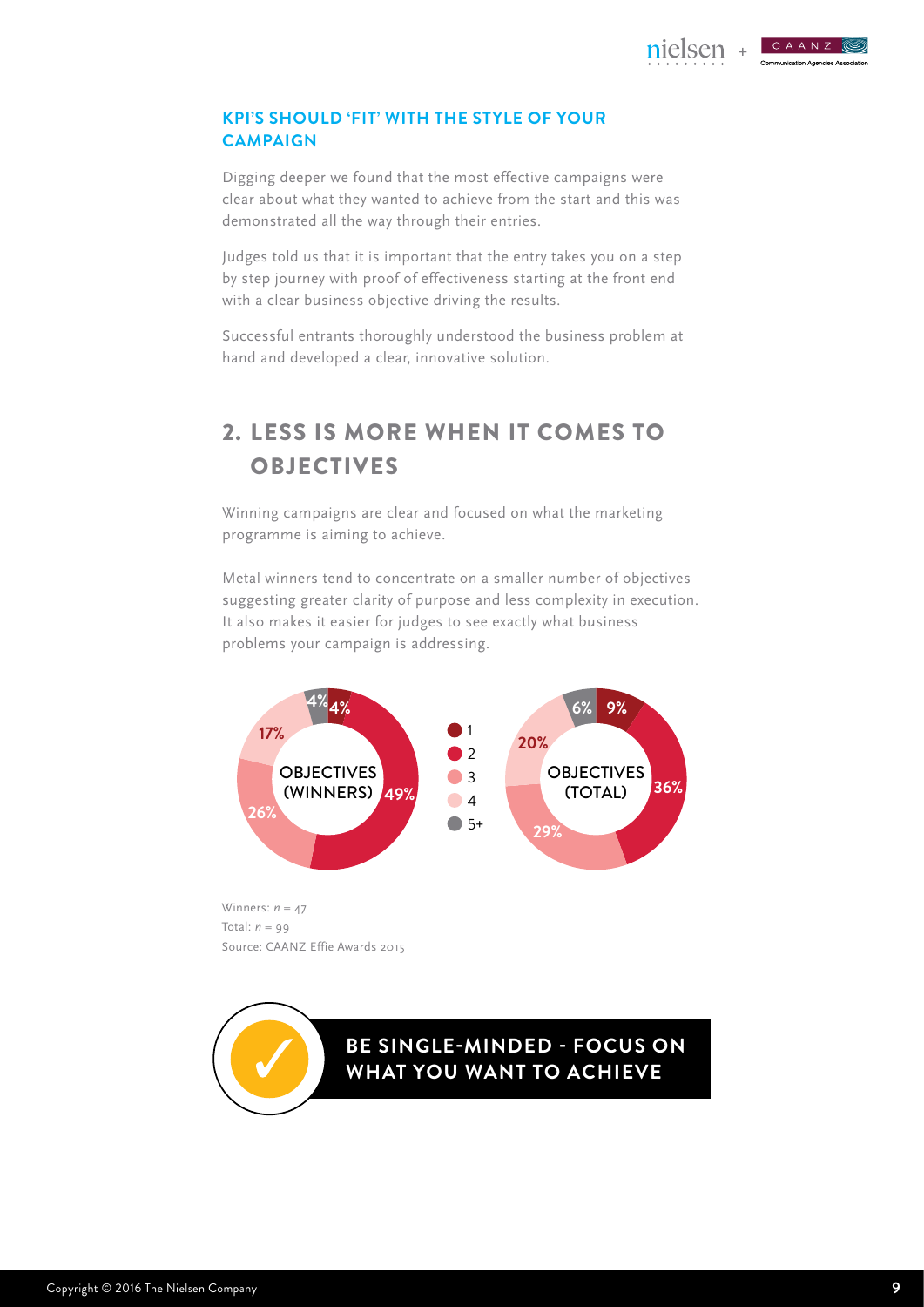



ONE KEY TIP IS 'CLARITY'. when you get to the stage where your paper is pretty much ready to go, give it someone, not from the market, or someone who doesn't work in ADVERTISING, GET THEM TO read it and to tell you what it was all about. Because if they can, then you've got a nice clear story.



**Ali Bucknall** Executive Judge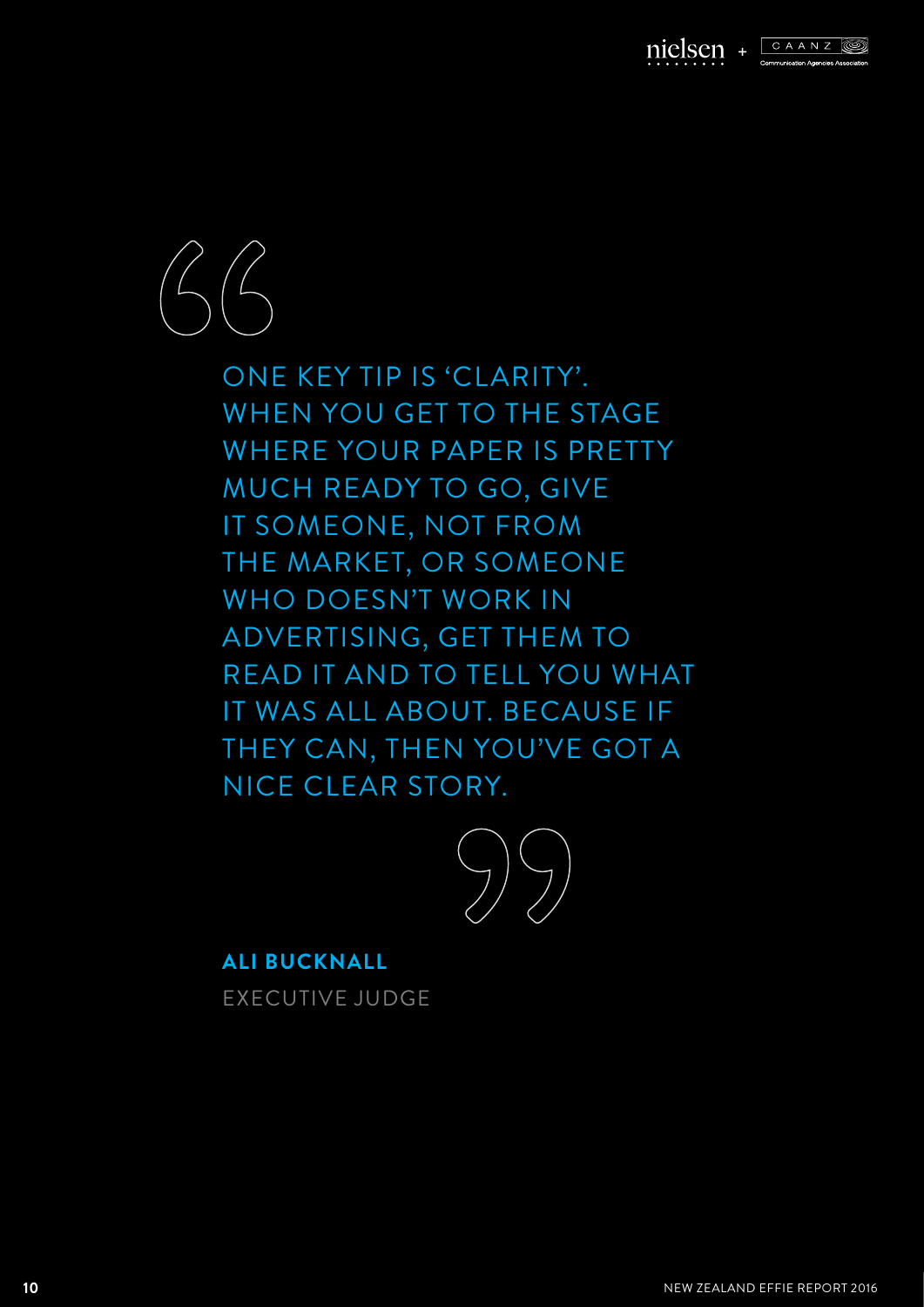

## 3. RESEARCH IS A MUST FOR EFFECTIVE CAMPAIGNS

Research is a must – but the difference comes in using it to truly connect with the target and as an integral part of the planning process.

Finalists demonstrated a high level of use of research, could describe how the research was used, and how it supported the campaign, not only in post event validation, but as an integral part of their planning processes.

All of the most effective, gold winning campaigns used research.

The specific types of research are categorised, with the higher levels of tracking and segmented targeting being key differentiators for gold winners.



Gold: *n* = 7 Finalists: *n* = 99 Source: CAANZ Effie Awards 2015

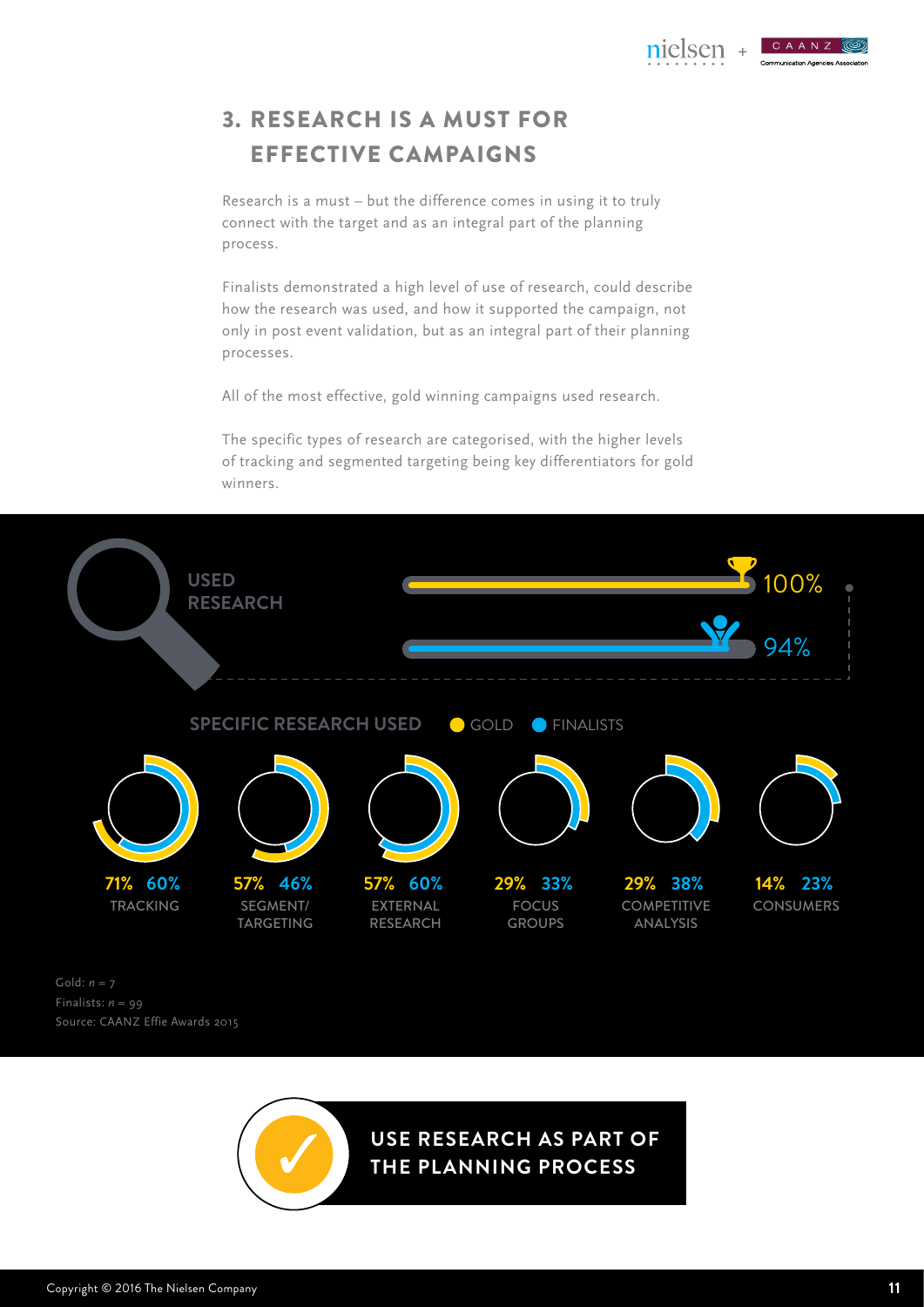**+**

CAANZ

### **WINNERS SHOW AN EMOTIONAL CONNECTION**

But this goes further… the most effective campaigns tended to find a genuine emotional connection with their audience through a human truth or insight.

Qualitative analysis of the entries shows that entrants who 'spoke' to their audience delivered their key message with the best chance of success. The desired outcome was clearly linked to the objectives from the beginning of the entry, making it clear for judges what the campaign needed to achieve and who the audience was.



**find the human truth or insight that will make the difference**

#### **EXAMPLE: NZTA**



"Young guys drink a lot, drive home drunk a lot, and injure or kill over 1000 people per year."

Speaking to the target audience revealed that this was a social problem.

"When young guys are out drinking with their mates the last thing they want to do is kill the vibe by telling a mate not to drive home drunk."

"We didn't want to tell them what to do (they know drink driving is a bad call), or label them a "Bloody idiot" when they stuff up (they know that too.)"

"We turned the thinking on its head. Instead of criticising them for doing something wrong why not praise them for doing something right?"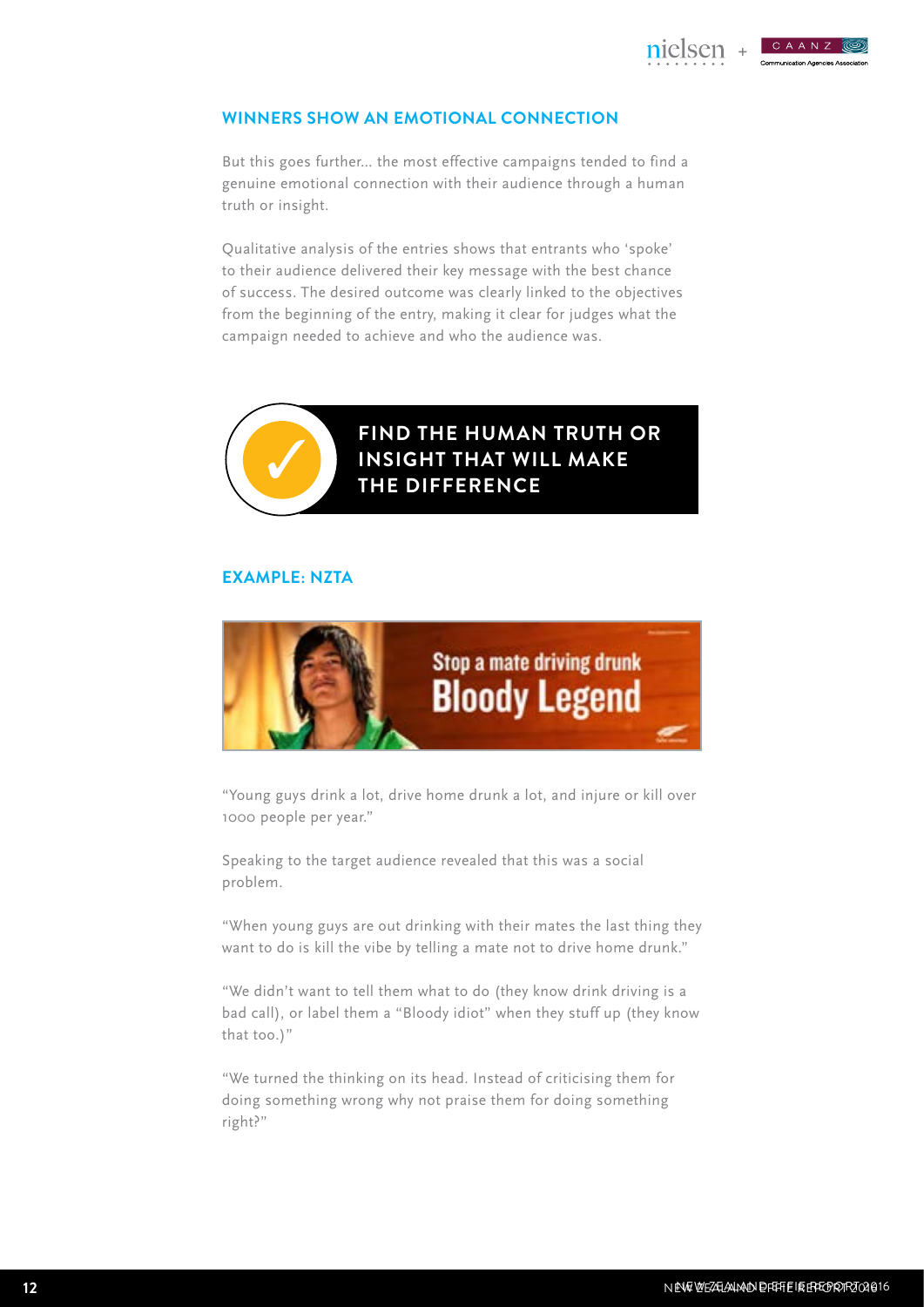

CAANZ **Communication Agencies Association** 

#### **EXAMPLE: FONTERRA MUST BE MILK**



"Kiwis told us (through qualitative research) that Anchor is "familiar", "a staple" and "consistent". It is "an institution", is "nurturing and comforting". Negatively it is "manufactured" and "self centred". The research showed us that Kiwis didn't feel the generosity about Anchor that they often feel with other well loved NZ brands, instead they felt the brand was all about its own interests and trying to justify charging a higher price.

"So the strategy for Anchor became about emotionalising the brand, and proving to New Zealanders that we do have their best interests at heart".

Our big idea was to make milk a hero by turning it into a performance drink.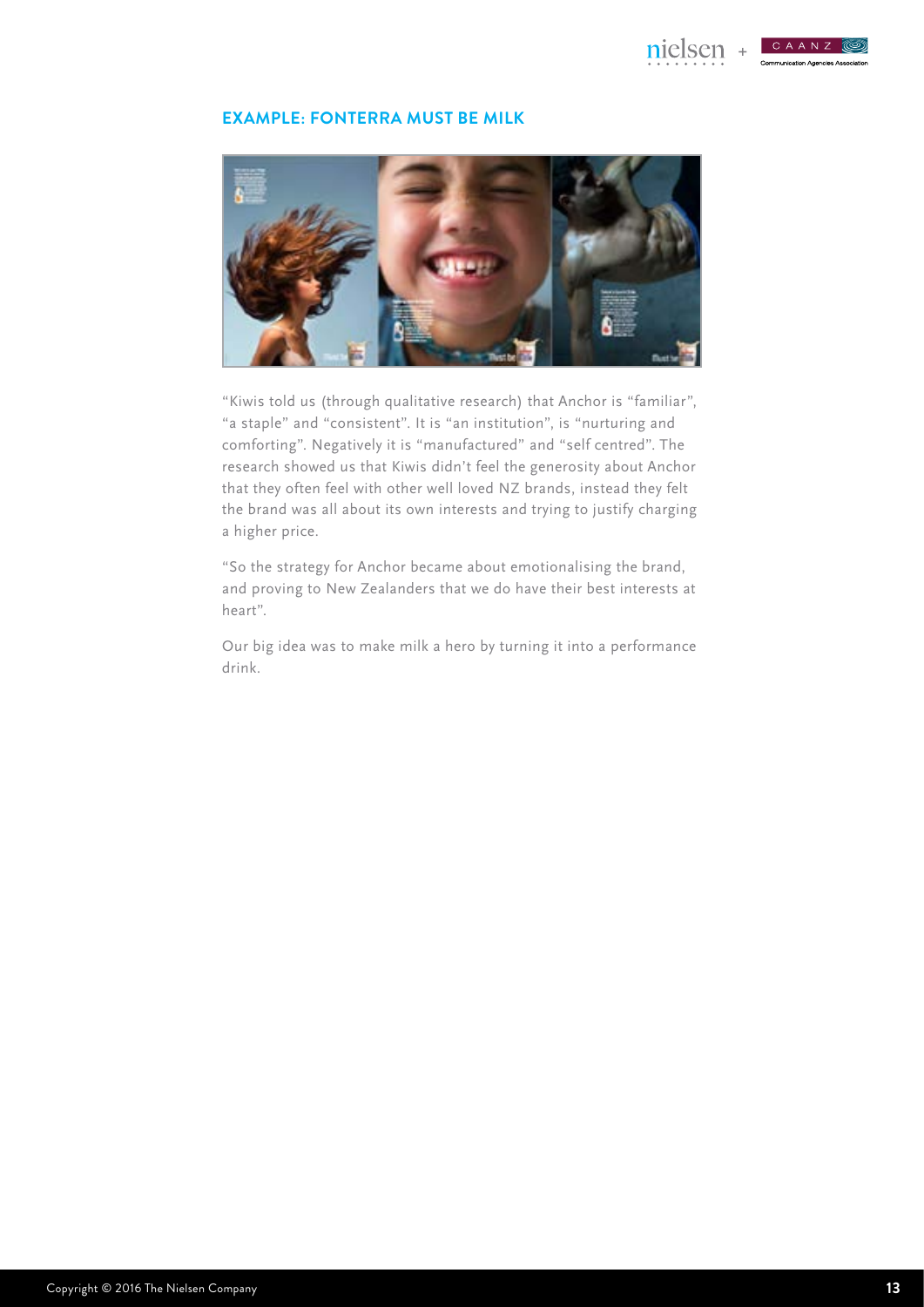## 4. CHOOSE THE RIGHT COMMUNICATION MIX

The average number of communication touch points across finalists and the metal winners makes no difference. Effectiveness is more likely to depend on the selection of a mix of touch points most appropriate for the target audiences and campaign objectives.

Anecdotally, successful entries have shown why and how the hero touch point generated effectiveness and achieved the desired business results. They go into depth about why this was the most effective way to reach this audience and what happened as a result.



AVERAGE NUMBER OF TOUCHPOINTS USED

Source: CAANZ Effie Awards 2015

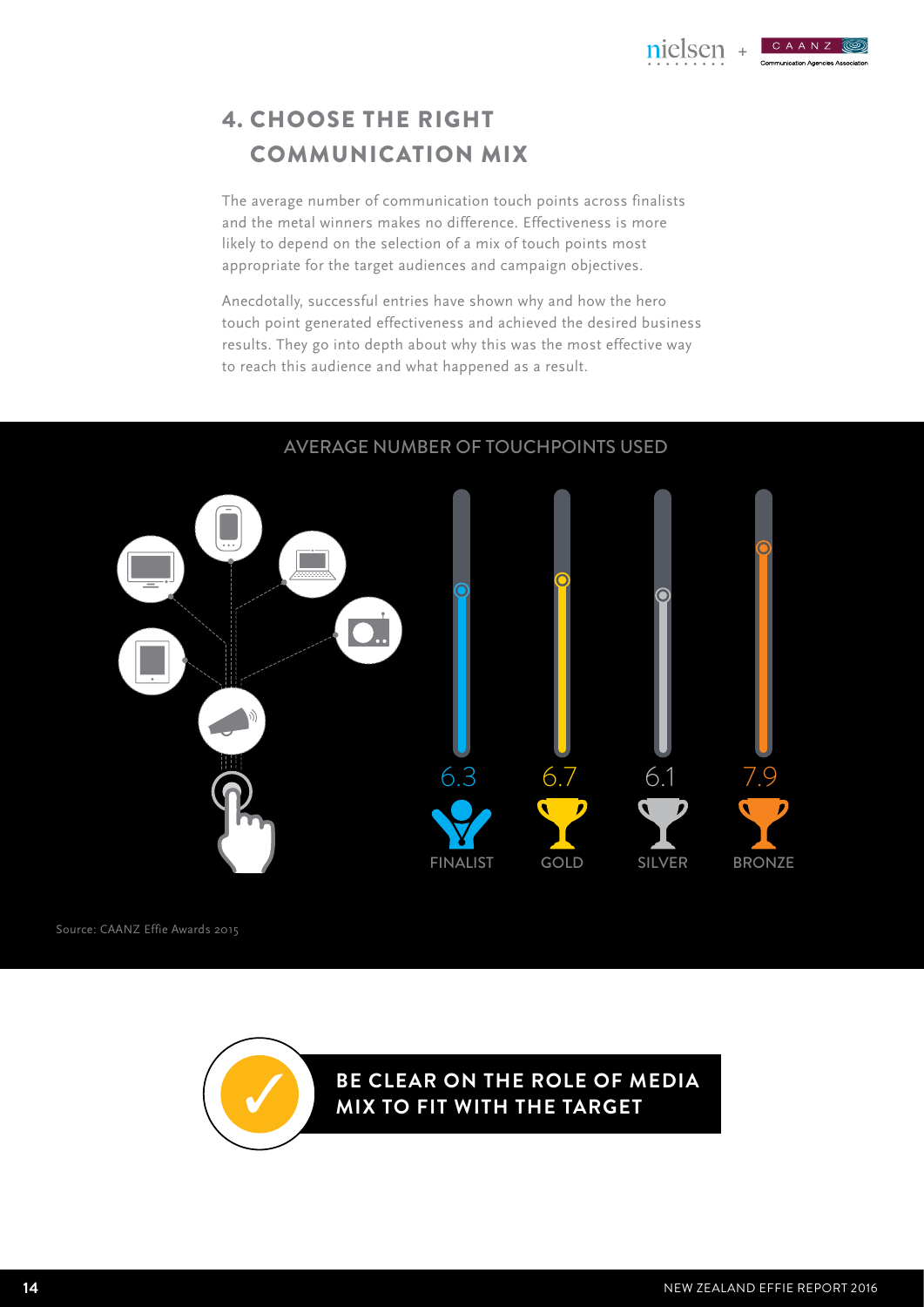

**+**

### CAANZ

#### **EXAMPLE: ASB**



"The overall strategy was to build a relationship with students on Snapchat, entertain them, gain trust, give them a shot at winning prizes, capture their contact information, then open up a line of communication about banking."

ASB Snap Scholarships was a competition using the most popular and un-bank like social media platform – Snapchat, a platform that students said they use daily.

Authenticity was the most important creative execution consideration. "We knew that if our material wasn't natural to Snapchat, students would reject it."

Prizes were developed using pre campaign research to ensure they delivered to students wants and needs and content was designed to ensure students would continue to engage in the campaign.

#### **EXAMPLE: THE APPLIANCE SHED**



"Telling the right people why they should shop and told them where to find us".

A new target audience focussing on higher incomes and new attitudes (too busy to shop around, buying well known brands).

Live the brand promise in store.

Steal awareness with outdoor within a 5km radius of each store.

Talk the talk with catalogues and local publications in areas where the target audience over index.

Introduce TV to build and reinforce The Appliance Shed as a legit brand outlet and to build credibility.

Geo hyper target mobile via vouchers offered to target audience within 20km proximity to shops.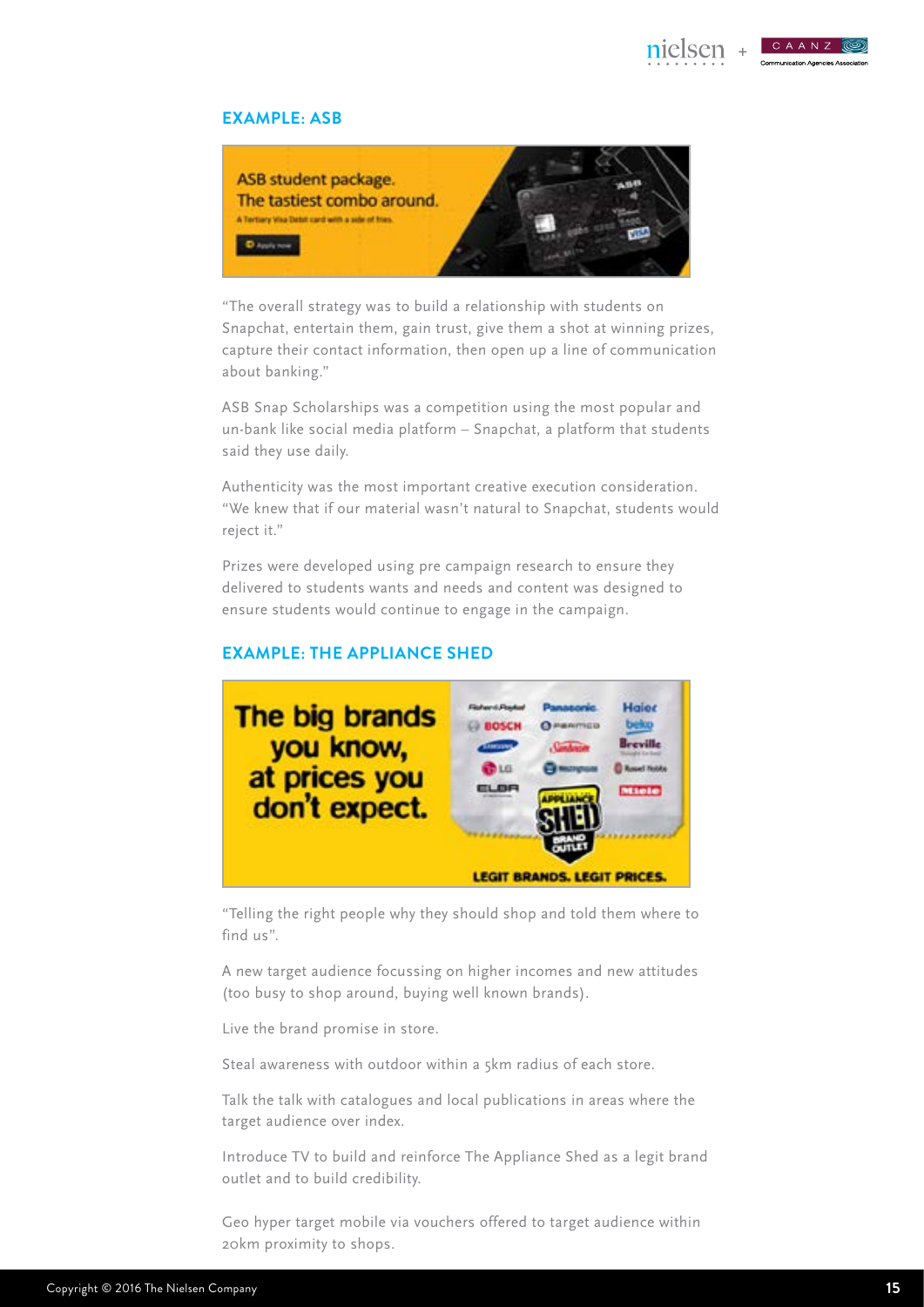## 5. DIGITAL HAS BECOME THE NORM

Results show the dominance of digital media. It is become the norm and not the exception, with 160 representations of digital across the 2015 entries.

But the most effective have multiple touch points. It's the fit between the touch point and the target that leads to effectiveness.

Gold winners on average used slightly more digital touch points than other entrants, with Outdoor, Newspapers and TV featuring in equal proportions in their campaigns.

Gold winners, between them, demonstrated use of almost every touch point type.

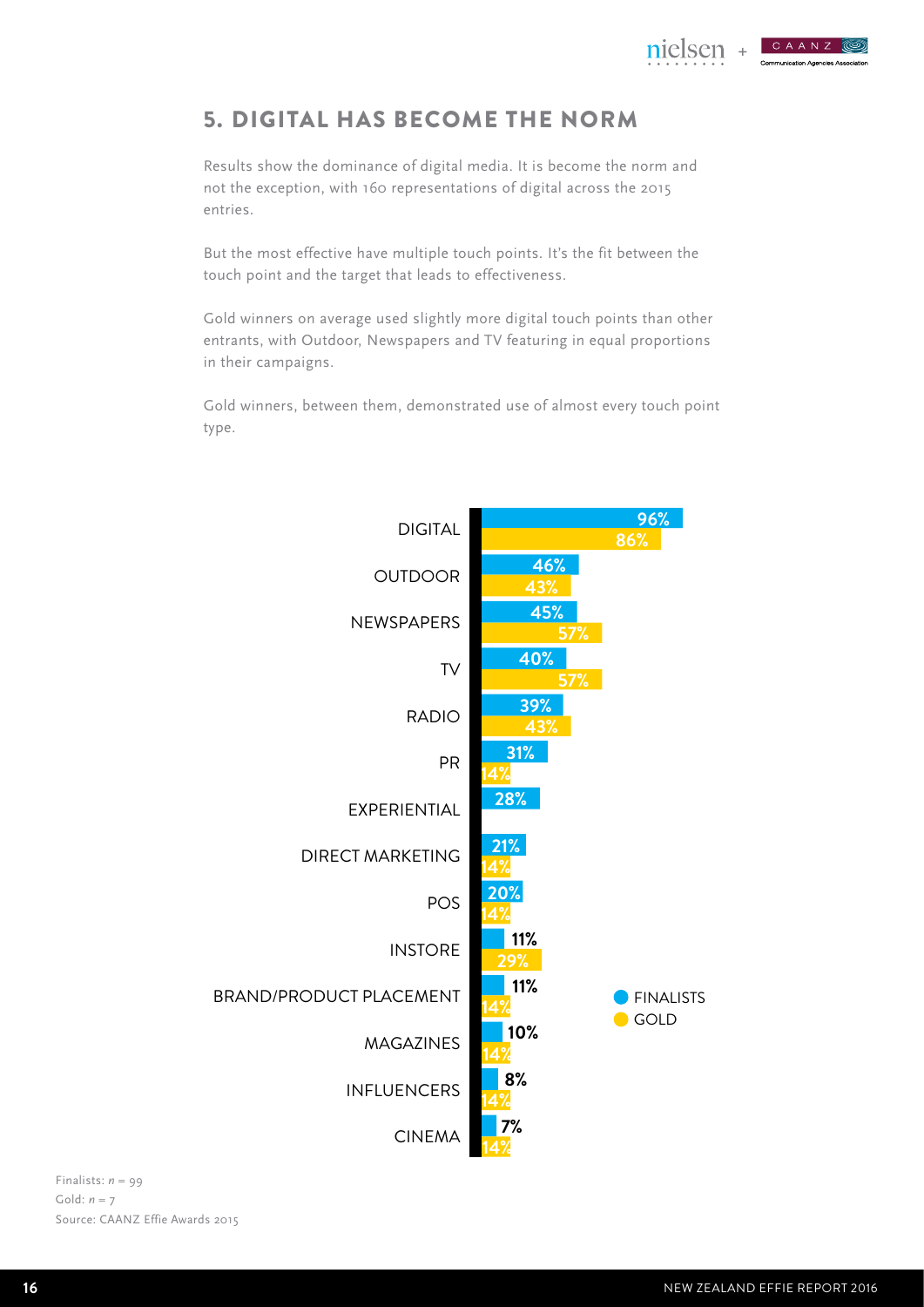

## 6. Pick your hero and bring in the **HELPERS**



Digital touch points dominated by volume but over a third of entrants identified TV as their 'hero touch point' for immediacy of impact and reach.

Digital touch points were a close second, with many entrants describing audience attention, driven initially by TV, then transferring into other channels.

The most effective campaigns, and therefore Effie success, seems to be about picking the most suitable channels for your audience and targeting your resources hard across a few of these channels.

**focus your media resources again st your target**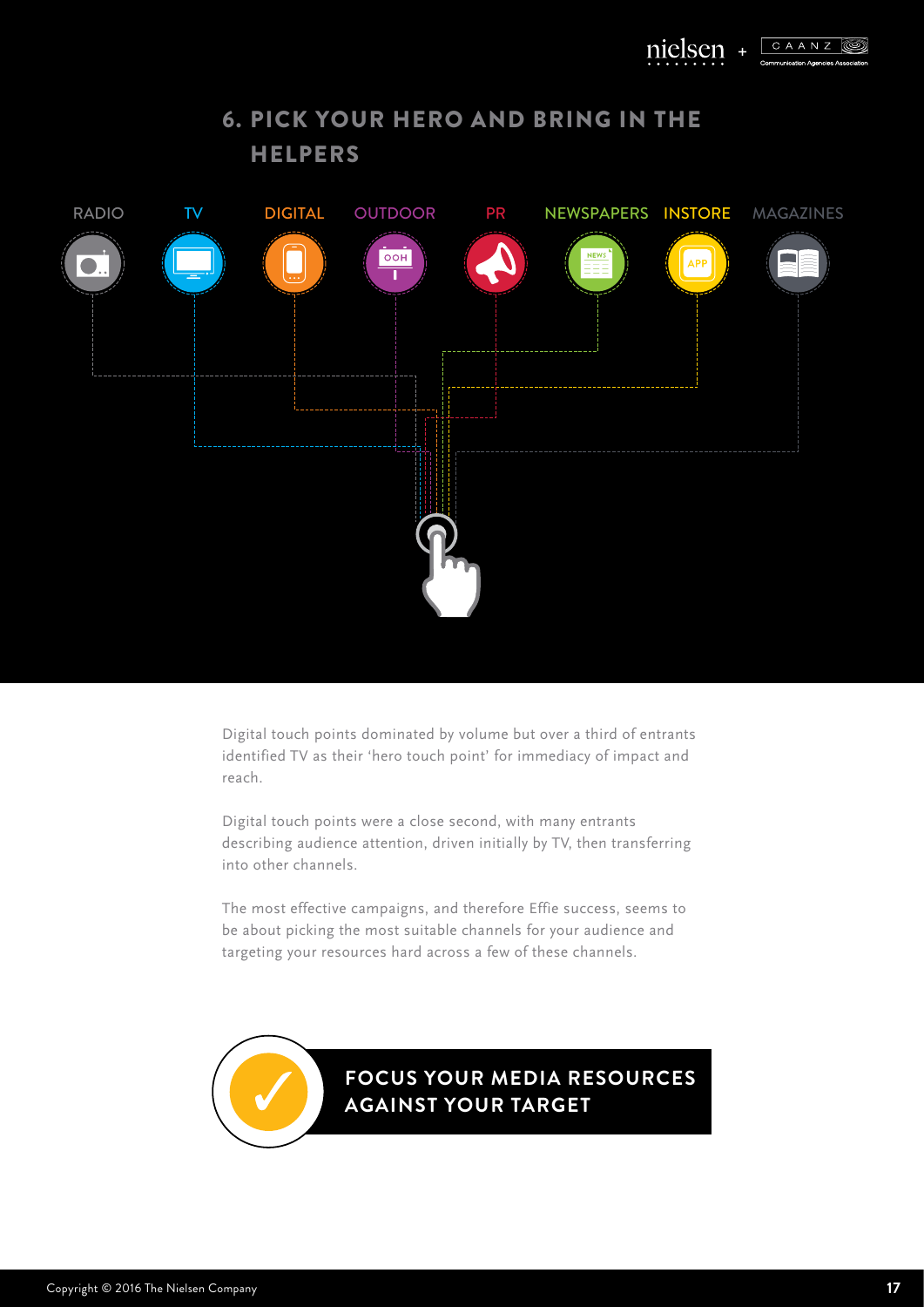## 7. NAIL YOUR Return on Investment

Metal winners understand ROI and demonstrate ROI that links to the stated objectives. ROI is one of the critical measures of campaign effectiveness.

Gold winners demonstrated on average a higher performance than metal winners on this measure.

But ROI achievement varied greatly between organisations and entries so the key measure for judging was whether evidence supported the ROI achieved, and whether the ROI met or exceeded the planned objectives.

### **RELATIVE ROI PERFORMANCE (INDEX)**

**11 17 WINNERS** GOLD \*The sample base is small. Source: CAANZ Effie Awards 2015

Indicatively, Gold winners could show a higher profit return (ROI) - \$17 for every \$1 spent\*

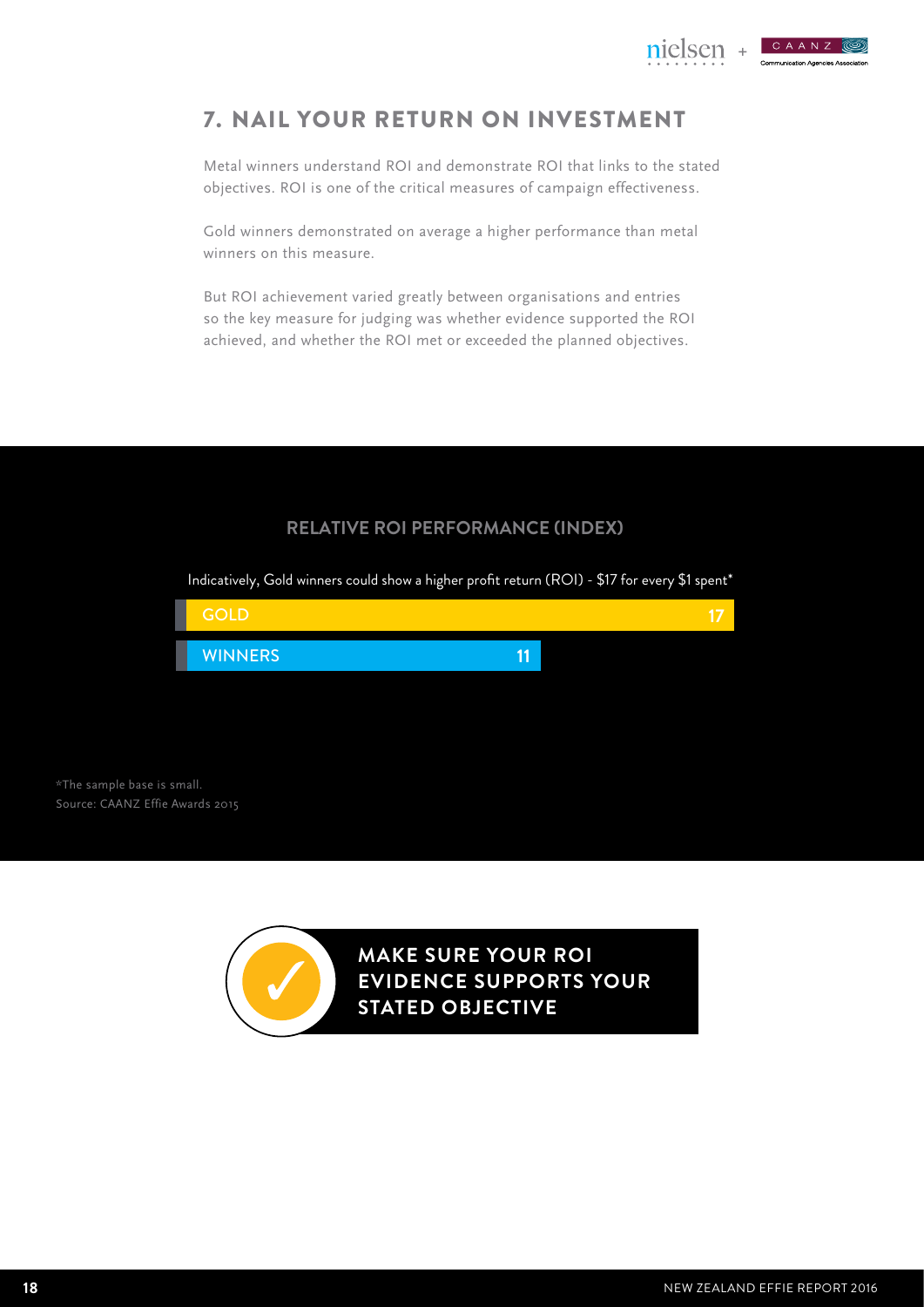

## 8. TO WIN GOLD YOU CAN'T MISS A THING

The most effective campaigns, who were awarded Gold Effies, on average out-performed other entrants on all criteria, maintaining a consistent performance that shows a strong flow throughout the process.

Clear and quantified business objectives, drove the strategy and the creative idea which then delivered provable results.

The most effective campaigns didn't 'dip' in strategic thinking. Their initial set up provided a good foundation for the campaign execution and consequent results.

For many campaigns, peaking scores for their 'big idea' demonstrates the importance of being able to translate that into compelling creative work and effective communication strategy. As these criteria dip, results, proof and ROI are unlikely to recover.



AVERAGE CRITERIA SCORES FOR FINALISTS, GOLD, SILVER AND BRONZE WINNERS

Source: CAANZ Effie Awards 2015

**hit all bases - clear objectives, outstanding creativity and innovative thinking**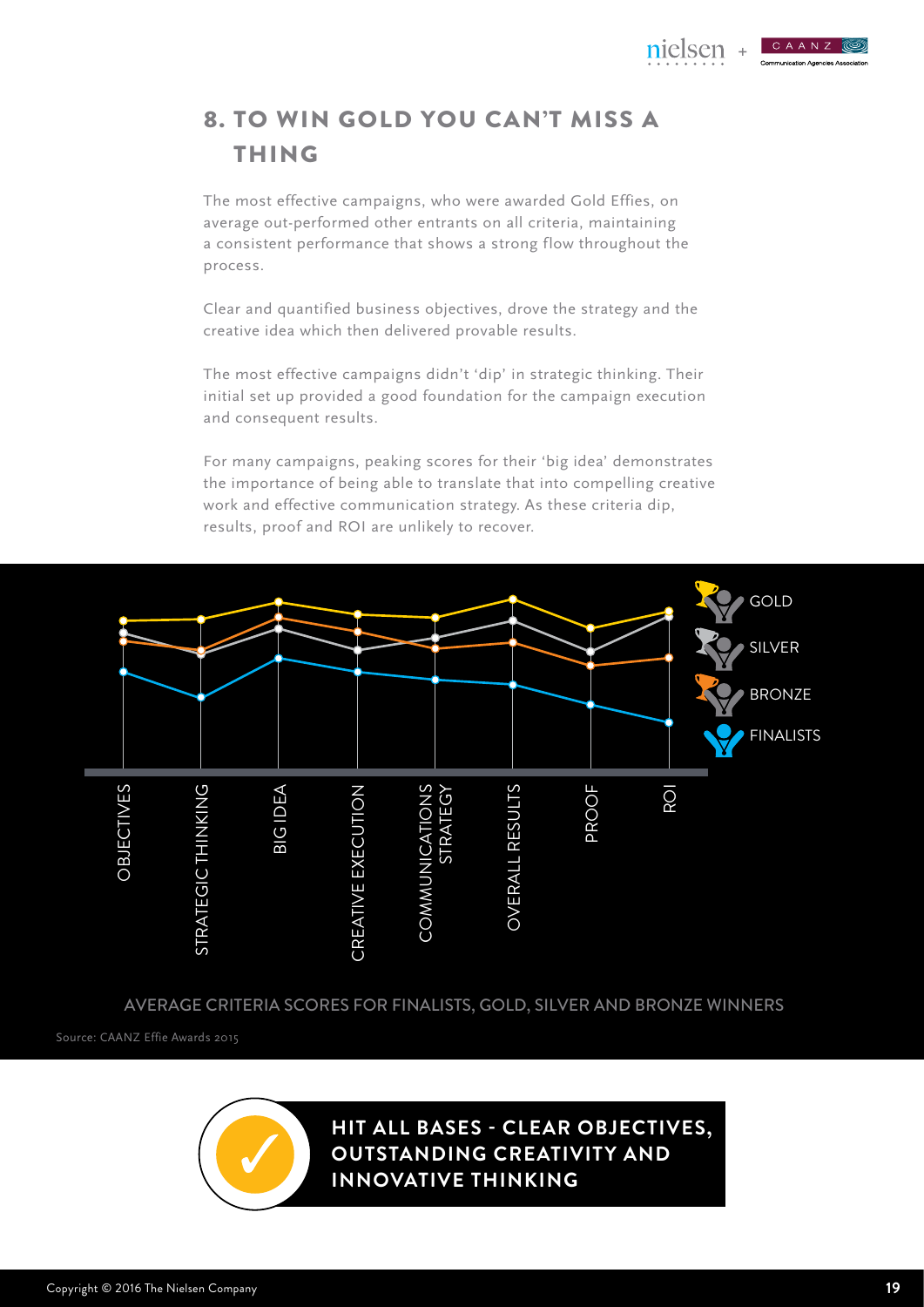## WRITING A WINNING ENTRY

We spoke to Effies Judges, past and present, to find out what they think makes for an award winning entry – and the pitfalls to avoid.

Award winning entries make a 'good read'. Judges spoke of entries that brought the challenge and the journey to life with characterisation, emotion and a clear plot line.

*"It's like a court case. You can't just say "X did it!" You have to prove that X did it. You've got to have the smoking gun. You've got to set up the case, you've got to show how it unfolds, build drama, developing characters and the story. It's all about effectiveness. But you also have to capture the judge's imagination."*

*"Write a good yarn. The best entries are literally like a good book, they are emotional, they have characters, personalities."*

Award winning entries don't have mistakes in the copy or the data – it pays to get a professional editing eye over your entry.

*"Triple check grammar and spelling."*

*"Check the numbers and the maths – mistakes undermine the results and story."*

#### *"Attend writing seminars and workshops."*

Clear and simple entries are easy to judge and easy to read – could your Mum understand the paper? If not it might not have the clarity the judges are seeking. Cross reference throughout the paper to make it easy for judges to follow.

*"Good entries are clear on what they started out to do and where it ended up. They explain what is going on and how everything is linked together."*

*"If there is one key tip it's clarity. When you get the paper to the f inal stage give it to someone who doesn't work in advertising to read and tell you what it was all about. Because if they can't then you haven't got a clear story."*

*"Don't use jargon or acronyms."*

*"The way that it is written needs to be solving a problem for the business and delivering to the business."*

*"Don't try to mislead, sometimes you will see entries with the legends on graphs on different scales or non-specif ic time frames. The judges shouldn't have to work hard to make sense of the data."*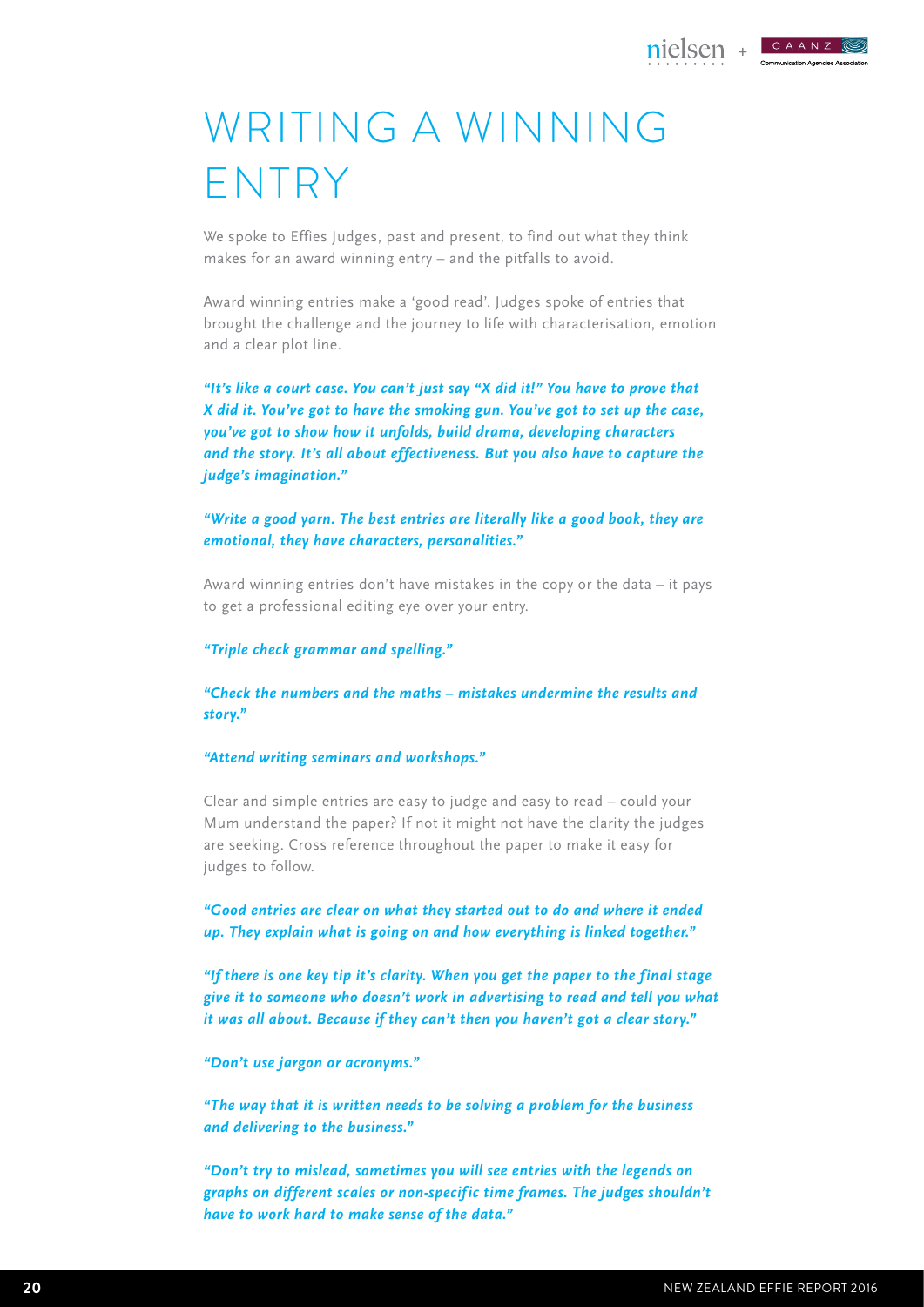![](_page_20_Picture_0.jpeg)

Follow your theme through. It doesn't matter what your challenge is or how you solve it as long as you are clear and consistent.

*"Set up the challenge – 1% growth might be enormous in some categories demonstrate this."*

*"The objectives need to be water tight – you have to show the strategy and the commercial value of creativity."*

*"Gold winners are clearer on the challenge facing the business and the effect of the results."*

*"If there is no ROI it can't be effective – it has to be pure, classic ROI, the entry has to set the context of what success looks like."*

Award Winning entries have an elusive 'wow" factor when it comes to efficacy. This doesn't have to mean 'wow' creative. It might, but it doesn't have to.

*"Gold is when it exceeds the business and the brand questions raised and has made the consumer go 'Wow'."*

*"Transformational results – the numbers have to be extraordinary and show a signif icant change in the data."*

*"Gold entries have that X factor – something that really sets them apart."*

*"I'm happy if the creative isn't that original – it's not what we are judging – but did it work? Was it effective?"*

Award winning entries leave no doubt in the judges' minds. They **prove** that it was the strategy that produced the result and discount other factors. If you can't prove it don't mention it.

*"You have to be forensic in your approach."*

*"Some entries were persuasively written but underneath the f luff they didn't have any substance – you need to be able to write a detailed argument based on data."*

 *"The fundamental principal is to isolate the contribution of communications to the piece. You have to prove to the judges beyond reasonable doubt that it was the communications that did it."*

*"There are often too many assumptions around the cause and effect of the results. There is a lack of evidence between the idea and proving what caused the effectiveness."* 

*"Don't add a laundry list of achievements but rather a clear list of results that link back to the campaign objectives."*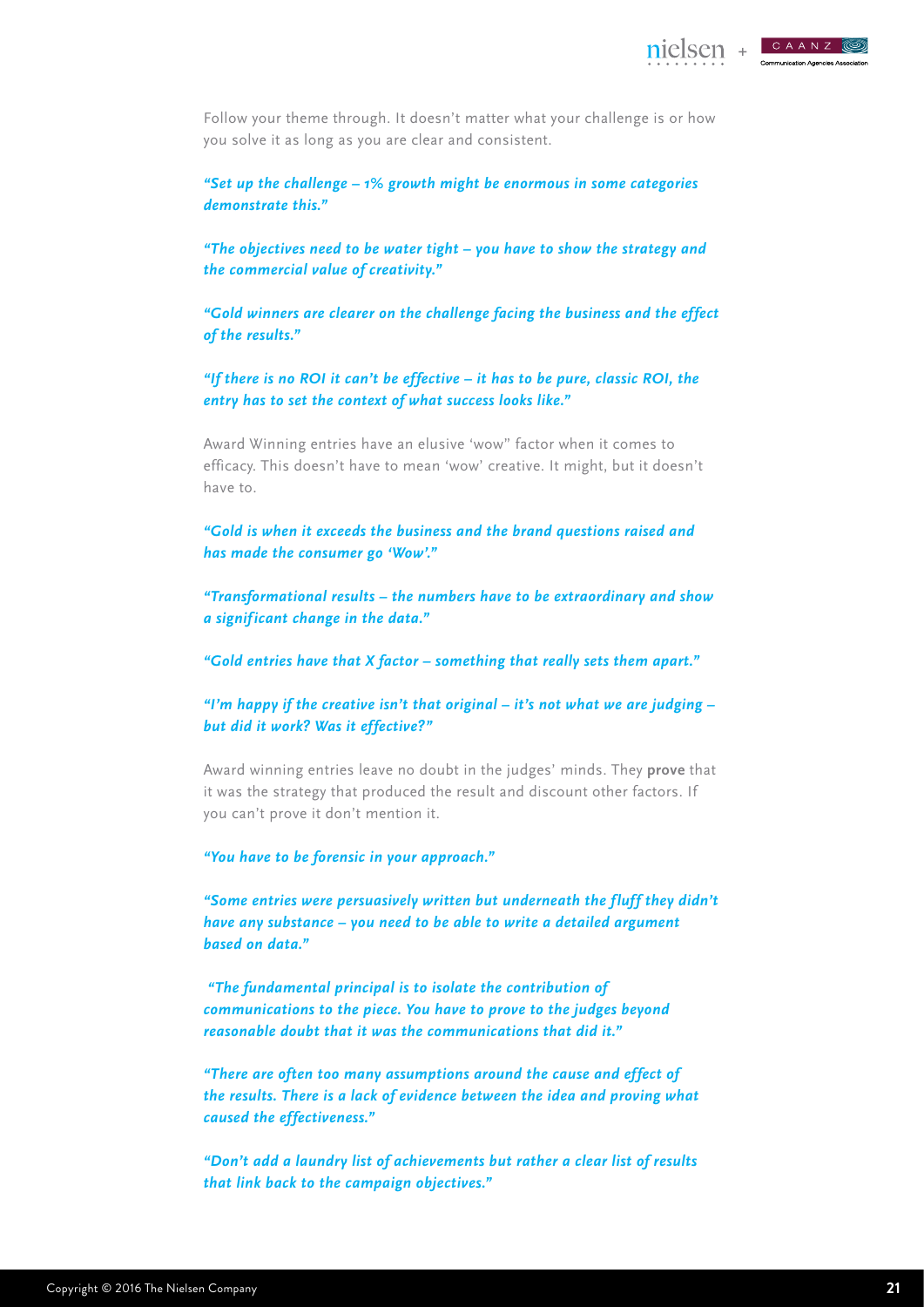![](_page_21_Picture_0.jpeg)

**+**

CAANZ

*"It's one thing to prove the success of what you did, but the other thing is to be absolutely crystal clear about it, could it have been anything else? You want to remove the doubt."*

*"It is important to isolate the idea that is driving the effect in order to prove the cause."*

Award winning entries are started early – and it shows. Judges stressed the importance of getting your data early in the process and giving yourself plenty of time – spending six months on an Effie entry is not unusual. When you retro fit results to objectives it is obvious. Just don't do it!

*"Before you start you need to know you can collect the data you need – you can tell when they have written the entry and then added the data."*

*"Don't do silly things like retro f it objectives – it doesn't credit the judges with any intelligence."*

*"Some entries are blatantly post rationalised – they get a great result and then have to make up how they got there – you see slips in the language and this makes you discredit them."*

Tailor your entry to the criteria of the category.

*"The cause of the results need to match the criteria of that category."*

*"When entries are in multiple categories that's when you get inconsistencies. It might be a gold in one and silver in another so there can be quite a bit of*  calibration and fine tuning and that is done by looking across the overall *balance of recommendations."*

*"Be honest – can you prove effectiveness according to the criteria?"*

### **Thank you to the following for their top tips in writing an Award Winning Effie:**

#### **Ali Bucknall**

Consultant Strategist The Effectiveness Partnership

#### **Lucinda Sherborne**

Head of Planning DDB New Zealand

#### **Jodie Burnard**

General Manager Marketing (PACES Leader) Flight Centre (NZ) Limited

#### **Oliver Lynch**

Head of Brand & Marketing Westpac New Zealand Limited

#### **Murray Streets**

General Manager, Business Innovation and Strategy FCB New Zealand

**KATE SMITH** Strategy Consultant KS Consulting

#### **Lew Bentley**

Strategic Planner and Convenor of Judges Headlight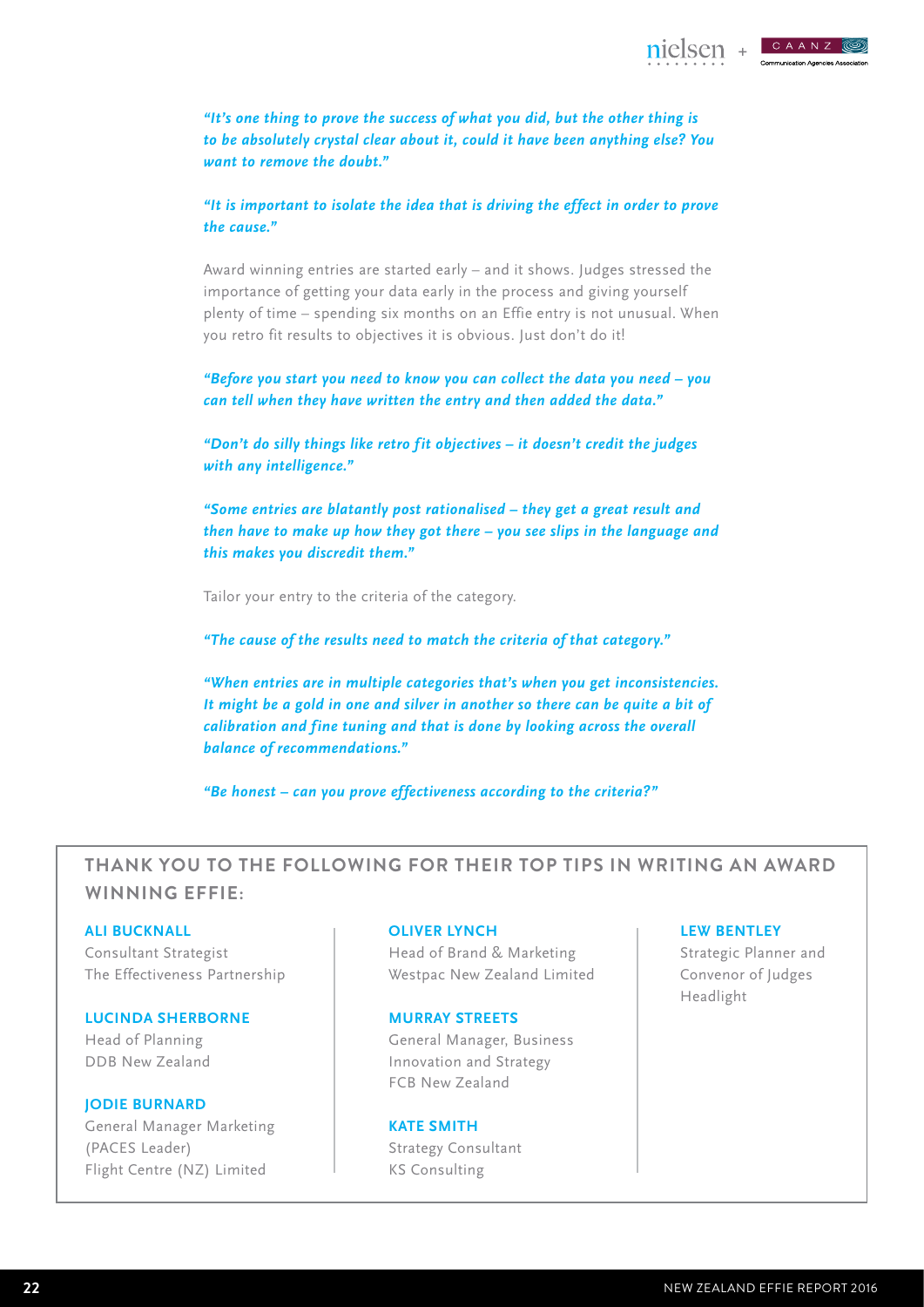![](_page_22_Picture_0.jpeg)

## SPOTLIGHT ON NEW ZEALAND GOLD EFFIE WINNERS 2015 CASE STUDIES

## **Case studies** | **2015 new Zealand Gold Effie WinnerS**

### **NZTA | Sustained success**

"Legend – Ghost Chips"

![](_page_22_Picture_5.jpeg)

Still resonating strongly three years on, with sustained unprompted recall and relevance, 'Legend' became a cultural phenomenon influencing a 50% benchmark reduction of over-the-limit drivers.

**World Vision | charity/not for profit**

"The Forgotten Millions"

![](_page_22_Picture_9.jpeg)

Using poignant personal stories to change the narrative of the Syrian humanitarian crisis. Fundraising targets exceeded, and ROI for the campaign was 807%.

## **ASB | most effective digital/social media**

"ASB Snap Scholarships"

![](_page_22_Picture_13.jpeg)

Completely flipping previous 'sign-em-up-first' campaigns, ASB ran a prize program on Snapchat that set out to build relationship and develop trust, resulting in a 67% increase in student acquisitions.

#### **Inland Revenue | Most progressive campaign** "Finding The Unfindable"

![](_page_22_Picture_16.jpeg)

Launching a global digital manhunt test-and-learn platform to find the unfindable delivered unprecedented results: defaulter contact details up 39%, repayments up 42%.

Click the images for the full Case Study: Please note: this link takes you to the CAANZ website.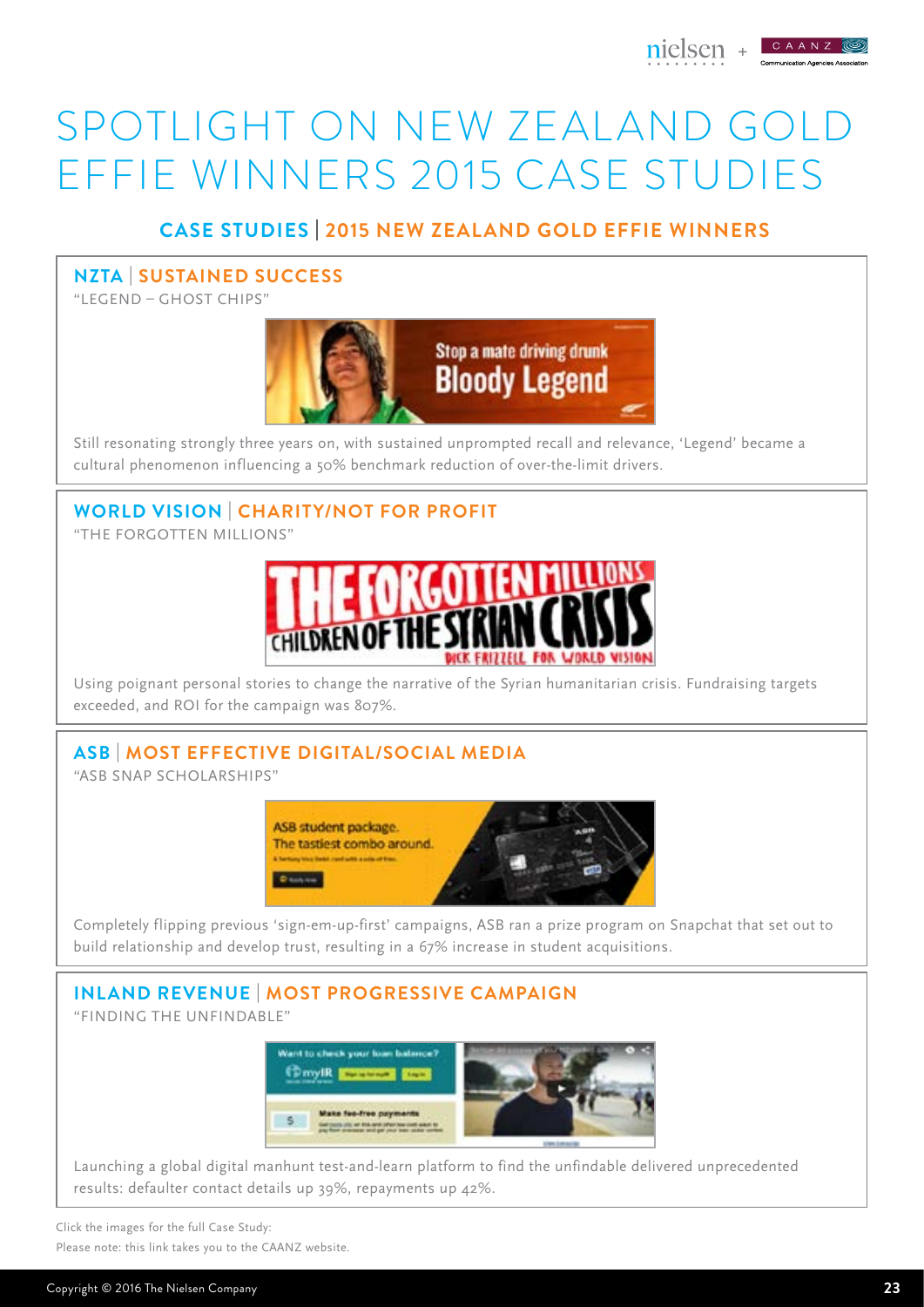## **Case studies** | **2015 new Zealand Gold Effie WinnerS**

## **Land Rover, "Love from Land Rover"**

2015 marked the final year of production of the Land Rover Defender, the last descendent of the iconic Series 1. Land Rover needed to make Kiwis aware of this fact and sell 110 Defenders, a 42% increase on 2014, whilst increasing market share by 5%.

![](_page_23_Picture_4.jpeg)

Land Rover is a well known brand, but had not been locally advertised since the 2011 Rugby World Cup. A cost effective opportunity to create real local relevance in New Zealand, whilst demonstrating the 'Above & Beyond' Land Rover brand proposition. For Kiwis this was the last chance to purchase a piece of history. The opportunity arose to develop an emotional human interest story, the love that four Kiwi lads had for their 1957 'Landy', and their heartfelt goodbye when the responsibilities of growing up prompted a regretful sale. A uniquely New Zealand story unfolded, celebrating adventure and reuniting four Kiwi blokes with their lost love.

A TV ad for an audience of 4, and an online video with an audience of 8 million was created. In two months of paid activity, Land Rover achieved 90% of their annual sales target nearly tripled market share.

#### Read the full Case Study Please note: this link takes you to the CAANZ website.

## **Fonterra, "Must Be Milk"**

For over 10 years, consumption per capita of milk in New Zealand has been declining. The objectives were clear: Halt category decline and drive incremental sales of Anchor – by one million litres in 12 months.

![](_page_23_Picture_10.jpeg)

After years of trying to differentiate the Anchor brand of milk in the eyes of New Zealand, in 2015 the decision was made to take a category leadership approach, and help New Zealanders fall back in love with milk again. The result was 'Must Be Milk' – a multi level campaign to promote the overall benefits of milk. A brave strategy, which has reversed a ten-year decline in overall milk consumption in New Zealand, and driving a 1.3 million litre increase in Anchor branded milk in just four months. Borrowing from other categories that focus on health, appearance and performance to promote milk's benefits to hair, teeth and muscle growth, featuring three characters, a hair model, a 5 year-old's discovery of the joy of the tooth fairy, and a dancer.

The campaign played out across television, outdoor and digital, with in-depth and intimate back stories of the parents and care behind the success of the stars, and the role of milk in their lives. Milk consumption is now tracking at 2% growth, tracked 'brand love' has increased by 5%, and engagement results significantly outperform industry benchmarks.

Read the full Case Study Please note: this link takes you to the CAANZ website.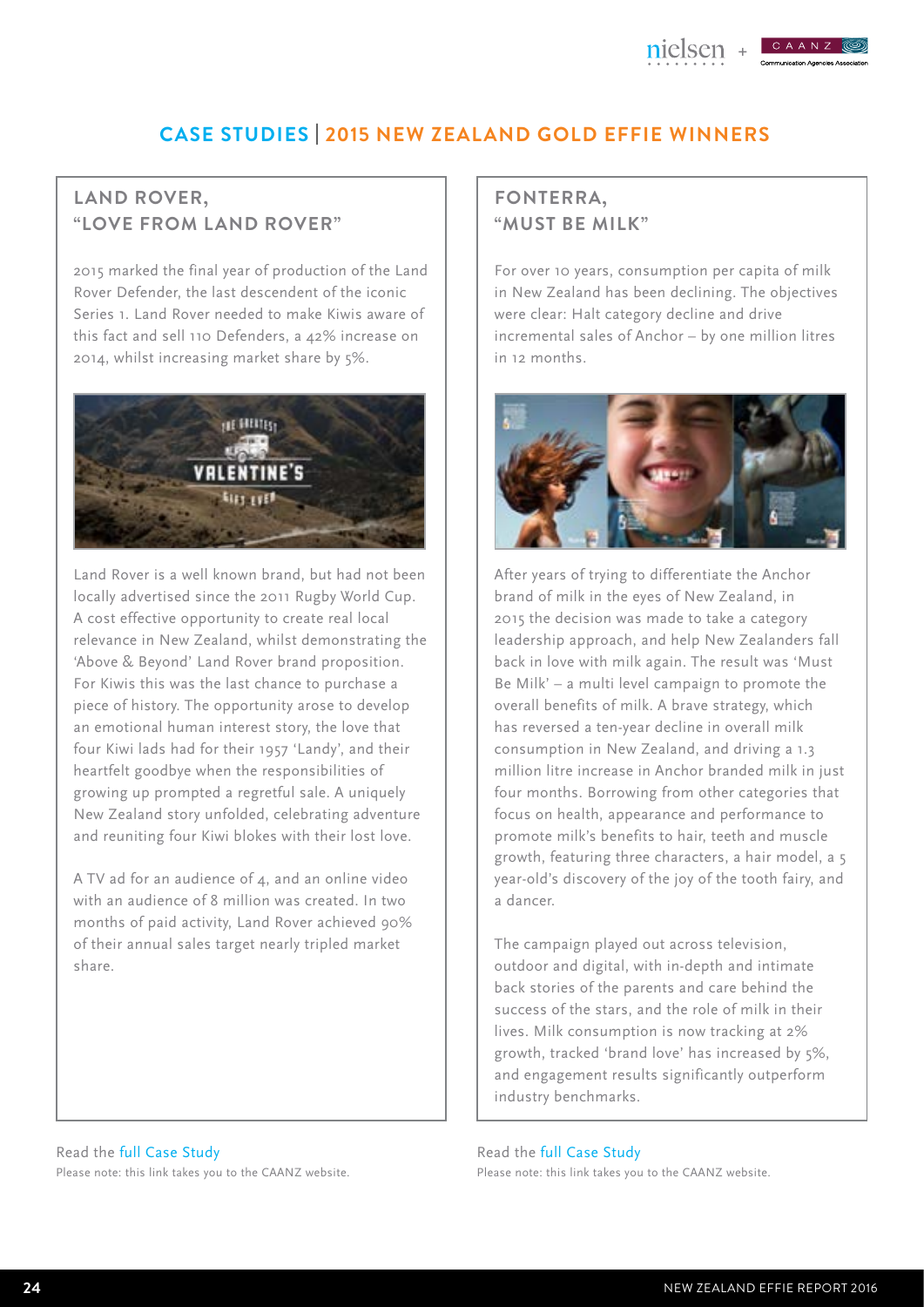#### CAANZ nielsen **+**

### **Case studies** | **2015 new Zealand Gold Effie WinnerS**

## **Appliance Shed, "Legit Brands. Legit Results"**

Small, Auckland based retailer, Appliance Shed, was losing ground to the much larger retailers in the category and needed to increase sales. Quality of customer, not quantity, was the goal.

![](_page_24_Picture_4.jpeg)

Appliance Shed's reputation was as a place to go for cheap, end-of-line or seconds products, positioned for lower-income households. But Appliance Shed was increasingly stocking brand new quality goods. It needed to rebrand itself as offering quality products delivering best value to the shopper. Close attention to competitor's prices enabled Appliance Shed to always offer the lowest prices they could. "We'll do the price hustle for you so you'll never have to pay retail prices for big brands again". A simple shift from "The Appliance Shed Factory Outlet" to "The Appliance Shed Brand Outlet", and 'paper bag' pricing versus dodgy retail practices of larger competitors, were key messages promoted on high impact billboards and Adshels. With a small number of stores, promotion was strategically located within 5km radius of each store, with further reach through social channels and geo hyper-targeted mobile when the target audience was in store vicinity. All targets were exceeded. Brand awareness tripled. All reflected in the bottom line increase in average basket size.

Read the full Case Study Please note: this link takes you to the CAANZ website.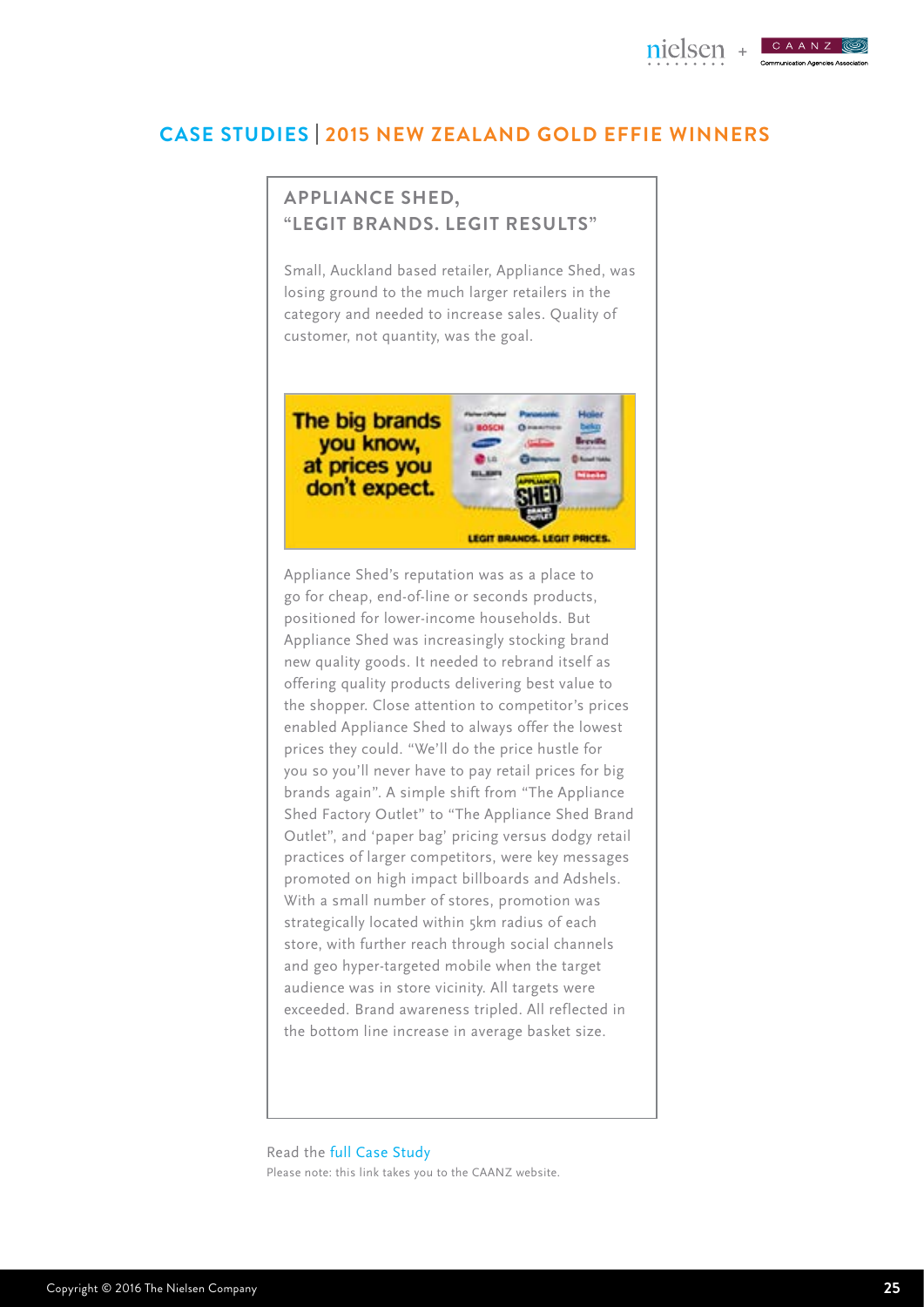## About Nielsen

Nielsen Holdings plc (NYSE: NLSN) is a global performance management company that provides a comprehensive understanding of what consumers watch and buy. Nielsen's Watch segment provides media and advertising clients with Total Audience measurement services for all devices on which content — video, audio and text — is consumed. The Buy segment offers consumer packaged goods manufacturers and retailers the industry's only global view of retail performance measurement. By integrating information from its Watch and Buy segments and other data sources, Nielsen also provides its clients with analytics that help improve performance. Nielsen, an S&P 500 company, has operations in over 100 countries, covering more than 90% of the world's population.

For more information, visit www.nielsen.com.

Copyright © 2016 The Nielsen Company. All rights reserved. Nielsen and the Nielsen logo are trademarks or registered trademarks of CZT/ACN Trademarks, L.L.C. Other product and service names are trademarks or registered trademarks of their respective companies. 16/9869

![](_page_25_Picture_4.jpeg)